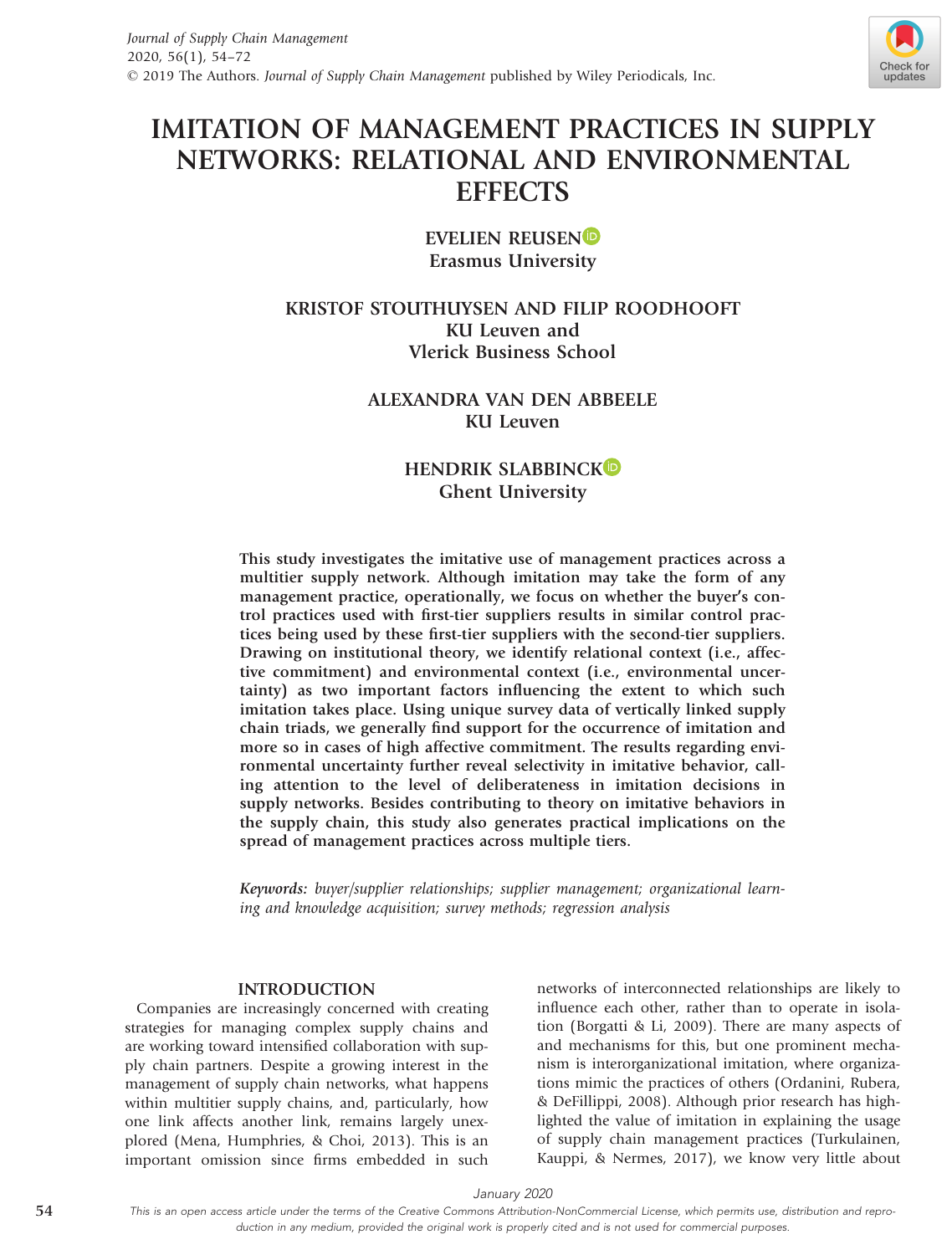its determinants. This study seeks to provide further context regarding the imitation of practices across multiple tiers in a given supply chain.

Our theoretical framework is guided by institutional theory, which emphasizes the importance of an organization's social context in the form of network arrangements, and has led many to examine the mimetic adoption of organizational practices (Brass, Galaskiewicz, Greve, & Tsai, 2004). The diffusion of management practices in supply chains has been shown to operate through activation of network ties when a focal firm is facing a highly complex environment and is uncertain about the best response (McFarland, Bloodgood, & Payan, 2008). Not all adoptions of practices by others, however, carry equal weight for a given firm's adoptions. Organizations are more influenced by organizations to which they are strongly tied and about whom they have positive sentiments (Tate, Ellram, & Gölgeci, 2013). We therefore argue that imitation in supply chains is not devoid of relevant affective content and, more specifically, that imitation increases with increased levels of affective commitment. Moreover, given the context-dependent nature of many supply chain practices (Sousa & Voss, 2008), this study suggests that the common belief that environmental uncertainty enhances imitation does not apply to all types of management practices. Building on organizational contingency theory, we posit that, when faced with uncertainty, firms' tendency to imitate certain practices will be lessened or amplified depending on their relevance to the specific situation.

The overarching purpose of this research is, thus, to understand how both relational and environmental contextual factors affect the imitation of supply chain management practices. Our general contention is that, while network ties create the conditions for imitation to take place, it is the level of affective commitment along with environmental uncertainty that determines the extent of imitation of management practices in the supply chain.

To test our expectations, we conducted a survey and obtained a unique data set consisting of vertically linked buyer–supplier–supplier triads. In our empirical study, operationally, we focus specifically on control practices imitation. The test design considers imitation as an intended decision on the part of the first-tier supplier in response to observing the buyer's controls, resulting in similar controls being used by the first-tier supplier with the second-tier supplier.

By investigating imitation effects in this setting, our study demonstrates the importance of considering influences from outside the buyer–supplier dyad and incorporating multiple tiers into our understanding of certain supply chain management phenomena. This responds to recent calls for more multilevel conceptualization and research in supply chain management (e.g., Carter, Meschnig, & Kaufmann, 2015b). Prior research has

noted, moreover, that in order to get a better grasp of the use of supply chain management practices, the way organizations select supply chain management best practices needs to be studied in more depth (Sousa & Voss, 2008). Applying theories that incorporate mimetic processes is an important step in that direction, as it brings new perspectives on the preferences that organizations develop regarding certain practices, and how these processes shape supply chain management patterns across multiple tiers. Not only is the empirical literature on the occurrence of imitation across multiple tiers quite limited in general, the questions of whom suppliers imitate, when they are more or less prone to do so and, particularly, whether suppliers are selective in what they imitate under specific conditions have been left unanswered, constituting the focus of this study.

Overall, our findings provide new insights on how the relational context affects the transfer of organizational practices, with greater imitative behaviors being found in situations where the supplier is more committed to the buyer firm. Moreover, while environmental uncertainty is generally thought to increase imitation, our study suggests that mimetic influence depends on relevance judgments. The result is a selective imitation of supply chain management practices to situations where this is considered most effective. Importantly, while this study specifically tested for control practices imitation, the insights from this study have application to the imitation of other supply chain management practices as well.

From a practical standpoint, such insights should improve firms' recognition of their own but also their supply chain partners' imitative tendencies and, more generally, contribute to a better understanding of the enablers as well as barriers to spreading various management practices across the supply chain.

The remainder of the paper is organized as follows. In the next section, we review relevant literature and introduce our research setting. We then outline the theoretical framework and develop our hypotheses. The empirical part of the study follows, including a description of the sample and data collection, measurement validation, analyses, and results. We conclude by discussing the academic and managerial relevance of the study, its limitations, and directions for further research.

### LITERATURE REVIEW AND RESEARCH SETTING

Interorganizational imitation occurs when the use of certain practices by an organization increases the likelihood of other organizations using similar practices (Haunschild & Miner, 1997; Ordanini et al., 2008). One of the most powerful sources of influence for imitative behavior and mimetic processes is an organization's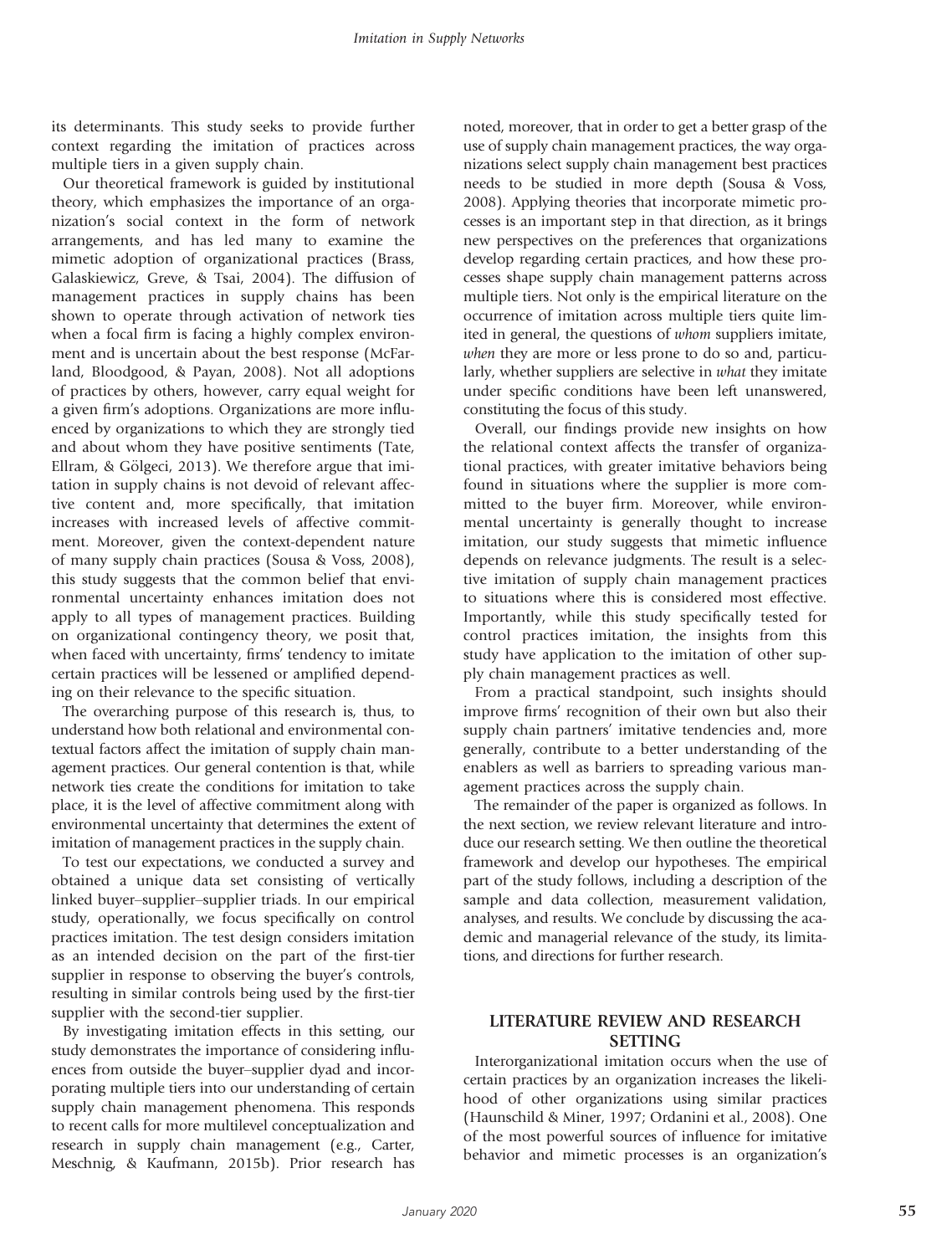network of ties (Brass et al., 2004; Soda, Zaheer, & Carlone, 2008). Studies have investigated interorganizational imitation in various network contexts. In the field of operations and supply chain management, the work has expanded from examining, for example, the adoption of total quality management (e.g., Westphal, Gulati, & Shortell, 1997), manufacturing practices (e.g., Ketokivi & Schroeder, 2004), and risk management tools (e.g., Zsidisin, Melnyk, & Ragatz, 2005) to the diffusion of environmental business practices (e.g., Tate et al., 2013), supply chain technologies (e.g., Liu, Prajogo, & Oke, 2016), and the use of supplier integration mechanisms (e.g., Turkulainen et al., 2017). Related work has shown that interfirm linkages within the supply chain provide an effective channel for the diffusion and imitation of management practices (e.g., Fu, 2012), and evidence on the spread of interfirm behaviors from one dyadic relationship to an adjacent dyadic relationship in the supply chain has been found (e.g., McFarland et al., 2008; Reusen & Stouthuysen, 2017). As the literature is only beginning to uncover the imitation of management practices across multiple tiers, the key motivation of this study is to shed further light on the occurrence of such imitation specifically in supply networks.

As noted in prior supply chain research, the smallest unit of a network that captures interrelational influences is a triad (Choi & Wu, 2009a). Accordingly, we consider a three-tier supply chain configuration in the form of vertical buyer–supplier–supplier triads. Figure 1, adopted from Reusen and Stouthuysen (2017), illustrates our research setting, which involves dyadic relationships at two levels. The first-level dyad involves the relationship between the buyer and its first-tier supplier (S1). The second-level dyad involves the relationship between the S1 and the second-tier supplier (S2). This conceptualization corresponds to an open triad as specified by Mena et al. (2013), where the supplier in the middle (i.e., the S1) occupies a mediating role. That is, we take the S1 as the focal firm and study how the dyadic relationship between the buyer and S1 influences the dyadic relationship between the S1 and S2. It is specifically through the S1's imitative tendencies that practices used to manage relationships across the supply chain tiers may come to resemble each other.

#### THEORETICAL FRAMEWORK AND HYPOTHESIS DEVELOPMENT

The proposed theoretical framework examines the determinants of supply chain management practices imitation and has an institutional theoretical foundation. Institutional theory has been widely used in studying imitative behavior, and network scholars have also pointed to its value in a supply chain context (see for example, Borgatti & Li, 2009). The central tenet of the

FIGURE 1 Triadic/Dual Dyadic Supply Chain Configuration



institutional argument is that organizations are affected by other organizations and that imitation and the resulting isomorphism are key parts of organizational behavior. Traditionally, institutional theory emphasizes social influences on organizational behavior and suggests that organizations copy practices adopted by others to acquire legitimacy (DiMaggio & Powell, 1983). More recent developments in institutional theory, however, posit that mimickers may be economically motivated and that imitation occurs in an attempt to improve efficiency. According to this perspective, organizations respond to indications that specific actions are worthwhile to pursue (Haunschild & Miner, 1997). Although these variants may differ in the underlying motives that trigger imitation, they generally propose that organizations are more likely to adopt a practice if other organizations have done so too (Turkulainen et al., 2017). In this respect, we consider imitation to be present when the practices used by the S1 with the S2 mirror the practices used by the buyer with the S1, without presupposing any particular form of decision making or motivation underlying the imitative behavior (see also, Greve, 1998).

While theory holds that imitative behaviors can take many forms and may apply to various supply chain management practices, it finds particular applicability in practices that span organizational boundaries. Ketokivi and Schroeder (2004) note that, when engaging in mimicry, the imitator seldom has full access to the imitatee's manufacturing system. This is, generally, the case for any practice that is internally focused. However, external or interorganizational practices, such as influence strategies (McFarland et al., 2008), supplier integration mechanisms (Turkulainen et al., 2017), or external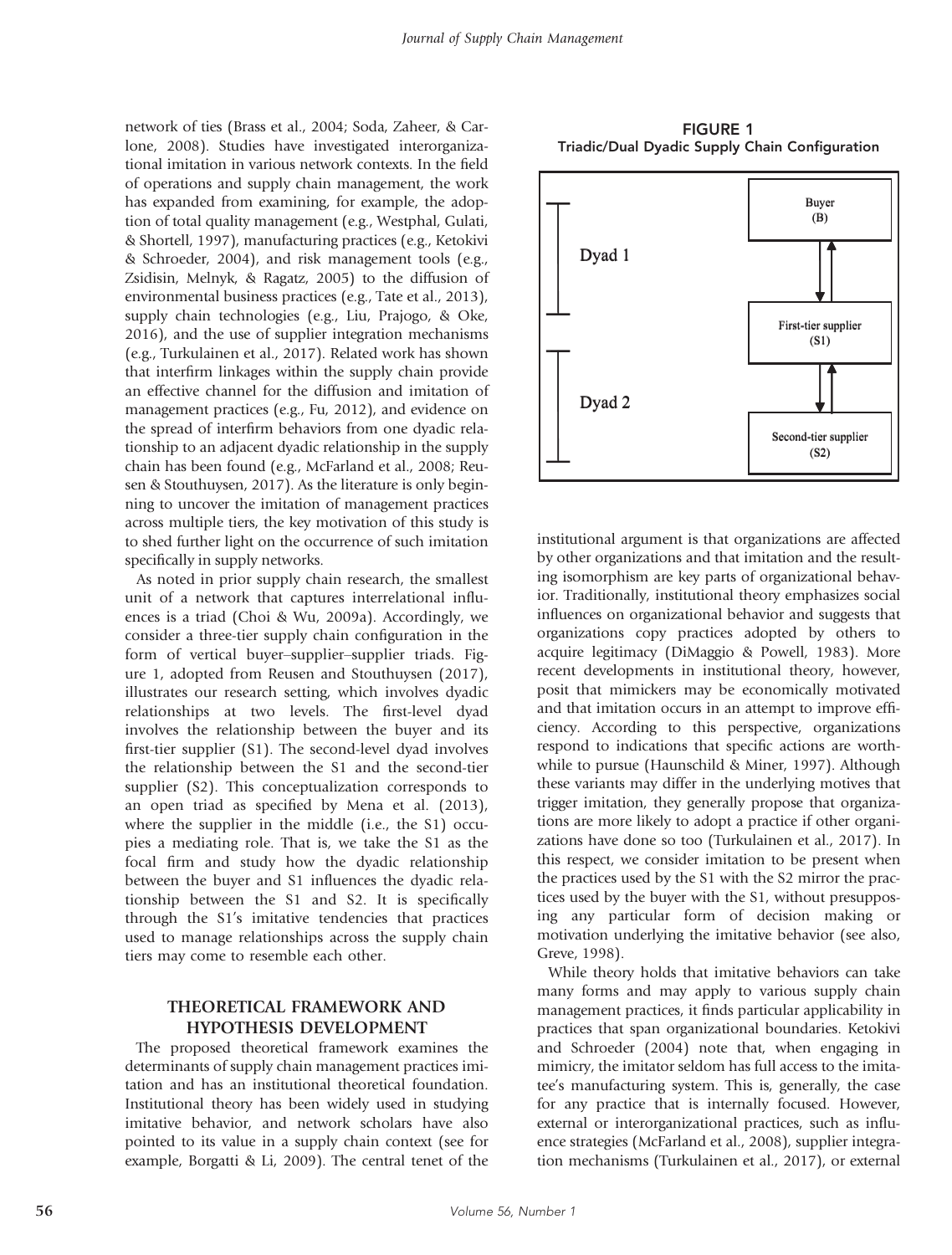performance measurement systems (Maestrini, Luzzini, Maccarrone, & Caniato, 2017), are directly observable and identifiable by supply chain members, such that they more readily can serve as examples to be emulated. In the context of this study, we concentrate on control practices as the subject of imitation.

Control constitutes an important part of supply chain management. Control is aimed at aligning buyer–supplier interests and refers to the practices used by exchange partners to manage risk in the supply chain and to gain control over their cooperative activities (Dekker, Sakaguchi, & Kawai, 2013; Lumineau & Henderson, 2012). In a buyer–supplier relationship, the buyer is often thought to be the "controller" (the firm exercising control) and the supplier the "controllee" (the target of control) (Liu, 2015; Stouthuysen, Slabbinck, & Roodhooft, 2012). Firms typically use a broad portfolio of different control practices, consisting of formal and informal controls (Bastl, Johnson, & Finne, 2019; Choudhury & Sabherwal, 2003; Kirsch, Sambamurthy, Ko, & Purvis, 2002; Ouchi, 1979). Formal controls can be subdivided into outcome and behavior controls. Outcome controls focus on the measuring and monitoring of results to be achieved, whereas behavior controls are to ensure that the processes are appropriate (Liu, 2015). Informal, or social, controls do not specify outcome targets or desirable behaviors. They instead focus on shared values and internalization of goals and involve socialization activities, such as frequent meetings and communications (Cousins & Menguc, 2006). Altogether, this means that the buyer firm may use various formal and/or informal controls toward the S1s as part of their day-to-day management. These S1s, in turn, act as controllers toward their suppliers. Being the "controllee" and the "controller" at the same time, the S1 sits between the buyer and the S2, allowing for the manifestation of imitative behavior.

From such a perspective, the context stretches beyond the dyad, where the influence of the buyer is not limited to the S1 but reaches the S2. Importantly, though, our setting fits with the decentralized situation described in Choi and Hong (2002), where the buyer delegates the responsibility of managing the S2s to the S1. As such, the buyer's management practices may be used to inform, but not dictate, practices usage further along in the supply chain. That is, suppliers may decide to follow or to model themselves after the buyer, such that similarity among firms results. However, suppliers ultimately have the latitude to choose their level of responsiveness and to work with their own suppliers in an autonomous way.

Against this background, actors in the network play an active role in the diffusion of supply chain management practices, rather than being inert entities that merely respond to inducements and constraints from their network ties (Choi, Dooley, & Rungtusanatham,

2001; Tate et al., 2013). In connection with institutional theory, we advance the argument that existing buyer–supplier relationships—as institutions—not only constrain and enable action but also actively orient it toward some possibilities over others; actors nonetheless remain active agents capable of reflexivity and deliberate decision making (cf. Cardinale, 2018; Kostova, Roth, & Dacin, 2008). Accordingly, we employ an active agency perspective, arguing that when S1s are exposed to the buyer's management practices, S1s will vary in their imitative response.

More specifically, we propose that the S1's imitation of the buyer's practices for use with the S2 is influenced by their interpretation and perceptions of those practices, which are shaped by two important factors: the specific relational context and the external environmental context. Our main argument is that, whereas relational factors will influence suppliers' mimetic tendencies by determining whom they will imitate, environmental conditions will determine when and what they imitate.

The existence of control practices imitation in buyer– supplier–supplier triads has been documented in prior research (Reusen & Stouthuysen, 2017), so it provides an interesting set of practices that can be examined in more detail to understand the determinants of imitative behavior in such a setting. In what follows, we discuss each of the identified contextual factors (i.e., relational and environmental), and develop our hypotheses for imitation as applied to the three types of control (i.e., outcome, behavior, and social). Other than previous work that has treated imitation as the copying of an entire set or portfolio of controls (Reusen & Stouthuysen, 2017), we consider the imitation of each control type separately, which accounts for the flexibility firms have in copying some of the practices within the portfolio and, most importantly, enables us to detect patterns of selective imitation if they exist.

#### Relational Context

While there is wide acceptance of the idea that networks of relations influence imitative behavior, the institutional literature also suggests that organizations tend to copy other organizations with whom they relate and identify (Sahlin & Wedlin, 2008). In fact, given a firm's general imitation propensity, not all other firms' practices are equal to the firm, and the concrete act of imitation may depend on some features of their relational context (Kostova & Roth, 2002). In supply chain relationships, the relational context that connects two firms has been widely used to characterize exchange relationships (Carey, Lawson, & Krause, 2011). This relational context can be described by the level of affective commitment. Affective commitment has been defined as a party's intention to continue an exchange relationship based on positive regard for and attachment to the other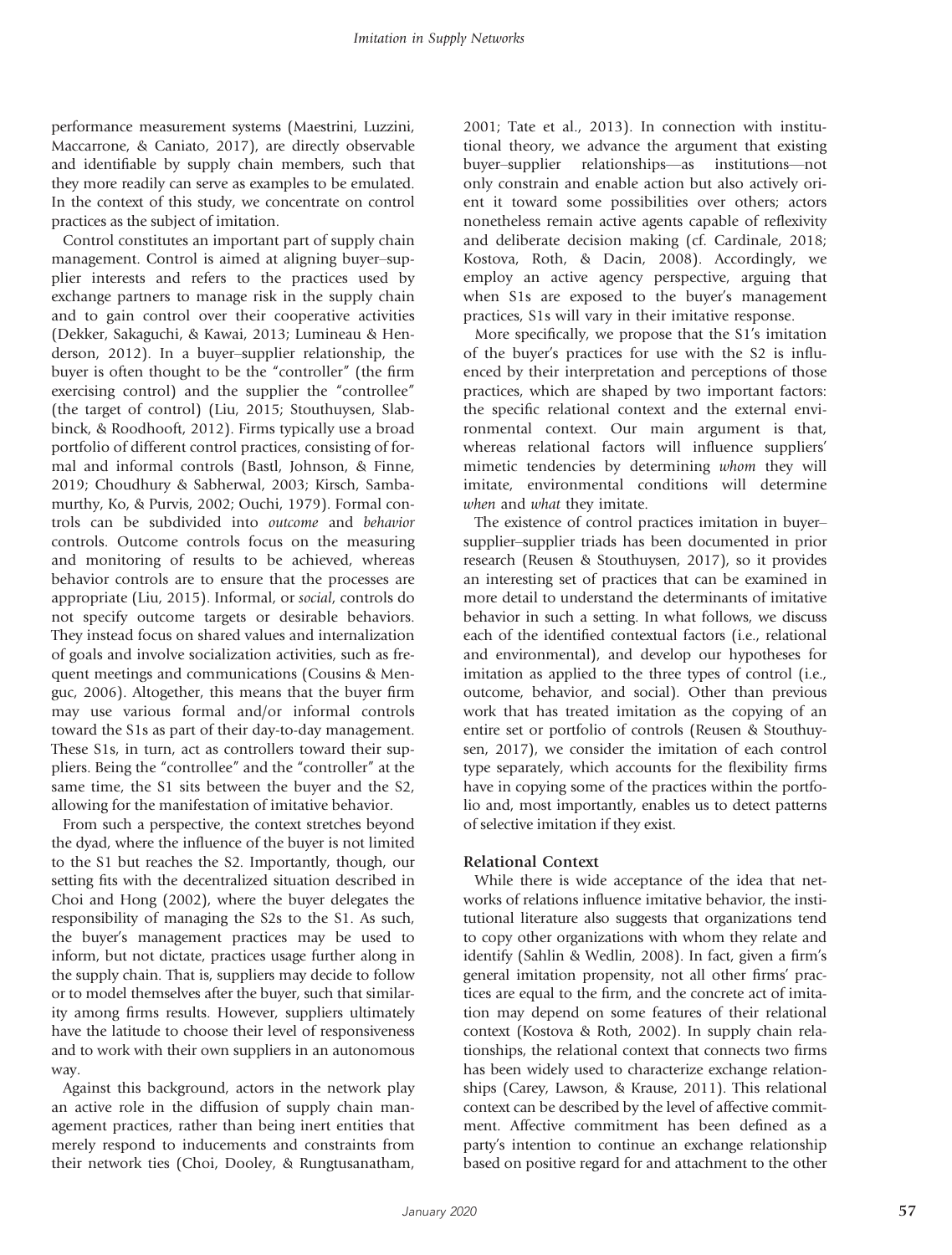party (Stanko, Bonner, & Calantone, 2007). Most studies have focused on the relational context in dyadic relationships (Kim & Henderson, 2015) and have not extended its implications toward triadic relationships in supply chains. We argue, however, that the level of affective commitment in the first-level dyad may influence how the second-level dyad is managed. If a relationship is characterized by high affective commitment and firms experience states of attachment and identification toward another, then they are increasingly likely to display matching behaviors (Kostova & Roth, 2002). Specifically, affective commitment often entails a desire to be closely associated with a partner and thus may lead to a greater willingness to resemble. Moreover, a firm that identifies with a partner will likely share the values and the beliefs of the partner embodied in the practice that is being transferred. Together, these arguments suggest that the level of attachment and common interests afforded by affective commitment is likely to promote imitation of practices along the supply chain.

Applied to our context, the higher the affective commitment, as perceived by the S1, the higher the supplier's reliance on the buyer's controls to manage the relationships with its own suppliers. Since the buyer firm typically uses a broad portfolio of controls on the S1, this allows for the imitation of different types of control, including outcome, behavior, and social controls.

Thus, we predict the following:

- H1a: The first-tier supplier's affective commitment toward the buyer is positively related to the extent to which the first-tier supplier imitates the buyer's outcome controls for use with the second-tier supplier.
- H1b: The first-tier supplier's affective commitment toward the buyer is positively related to the extent to which the first-tier supplier imitates the buyer's behavior controls for use with the second-tier supplier.
- H1c: The first-tier supplier's affective commitment toward the buyer is positively related to the extent to which the first-tier supplier imitates the buyer's social controls for use with the second-tier supplier.

Given that the impact of relational context is not practice-specific, we expect similar relational effects across various practices. Yet while the above identificationbased imitation processes apply to any type of practice, we expect the environmental conditions under which firms operate to have an important bearing on the appropriateness of the use and, by extension, the imitation of specific practices, as elaborated on below.

## Environmental Context

Building on early theoretical developments, a large body of literature has assumed that uncertainty enhances imitation (Haunschild & Miner, 1997). With regard to supply chains, uncertainty is a key element of the environmental context (Wong, Boon-Itt, & Wong, 2011). More specifically, environmental uncertainty refers to the degree to which firms' external environment in terms of its competitors' actions, technology, and consumer tastes and preferences is characterized by an absence of pattern, unpredictability, and unexpected change (Gordon & Narayanan, 1984). These unpredictabilities and sudden changes in the external environment result in a high information processing demand for firms. In such situations, firms are particularly likely to be receptive to information implicit in the actions of others (Lieberman & Asaba, 2006). In other words, firms who perceive high levels of environmental uncertainty may be more motivated to look at other firms for some assurance about how to act. In our setting, this implies that, under conditions of uncertainty, the supplier would be more likely to follow the buyer's management practices for use in interactions with its own suppliers.

However, whereas environmental conditions may create the uncertainty that typically drives imitation, by its own nature uncertainty also constrains the use of particular supply chain management practices, thereby limiting imitation potential. Organizational contingency theory has recognized the importance of contextual factors and the implausibility of a single "best practice" approach (e.g., Lawrence & Lorsch, 1967). More recently, scholars also called for a contingent application of supply chain management practices, with environmental uncertainty constituting an important contingency factor (e.g., Sousa & Voss, 2008). Prior research, for example, has identified environmental complexity and dynamism as important external contingencies that in part determine the feasibility of specific flexibility strategies (Ketokivi, 2006). Also, while supply chain integration is often considered as a tool to cope with uncertainty, it has been voiced that supply chain integration is not universally beneficial and that its value is contingent on environmental context (Flynn, Koufteros, & Lu, 2016; Wong et al., 2011). The main point is that certain practices are more appropriate than others in dealing with the uncertainties a specific firm is confronted with. In the context of control design, Speklé (2001) likewise pointed to uncertainty as a contextual factor that needs to be considered, suggesting that control devices should be tailored to the realities of the environment, particularly emphasizing the importance of maintaining sufficient flexibility to allow for adaptation to events as they unfold.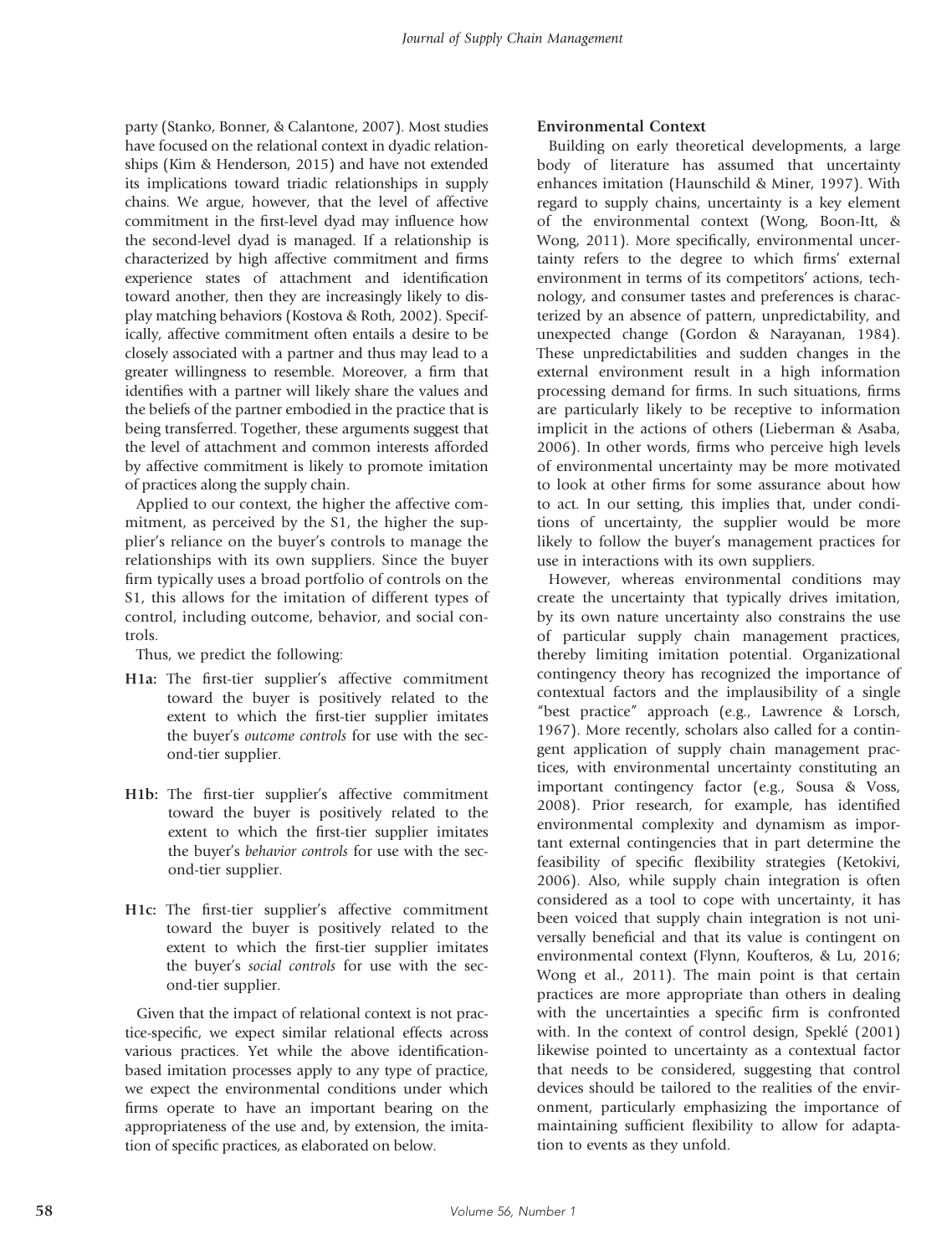Thus, on the one hand, the institutional argument suggests that reliance on imitation increases with environmental uncertainty but, on the other hand, uncertainty also inhibits the use and effectiveness of management practices that are ill-suited to inherently uncertain environments, resulting in the paradoxical situation of higher rates of imitation under less desirable conditions.

It is thus worthwhile investigating whether suppliers account for environmental uncertainty as an important relevance criterion in their imitation decisions. Prior research has introduced the notion of reflective imitation, indicating that practices previously adopted by others are influential only if those practices are perceived as relevant (Greve, 1998; Li, Qian, & Yao, 2015). Therefore, starting from the S1's identificationbased imitative tendency, we further expand our model by considering how the relationship between affective commitment and imitation is moderated by environmental uncertainty. Since the three types of control are differentially suitable to handle environmental uncertainty (Harmancioglu, 2009; Langfield-Smith, 2008), and adhering to the contingency logic and active agency perspective, it is reasonable to expect that it will impact the imitation of each control type accordingly.

When firms are faced with high levels of uncertainty, it is particularly difficult to specify outcomes to be realized and to monitor the achievement of these performance targets. If desired outcomes cannot be clearly articulated and accurately measured, outcome controls will not be useful (Das & Teng, 2001; Kirsch et al., 2002; Langfield-Smith, 2008). The relevance of outcome controls, thus, clearly depends on the level of environmental uncertainty. Considering that, when exposed to the buyer's controls, S1s act as active agents, we propose that they will take these relevance considerations into account in their imitation decisions. Under conditions of uncertainty, outcome controls would be viewed by the S1 as inappropriate or ineffective for the particular situation and would logically result in a lower propensity to imitate. In other words, for outcome controls, we expect that the buyer's influence in the form of identification-based imitation is weaker under conditions of environmental uncertainty.

Compared to outcome controls, behavior controls are considered to be more effective under conditions of uncertainty. Directly managing and coordinating suppliers' activities through the use of behavior controls might be better suited to deal with the uncertainties, because it focuses on the processes rather than on the outcome itself (Das & Teng, 2001; Kirsch et al., 2002; Langfield-Smith, 2008). The difficulty of setting performance criteria in advance and effectively evaluating achieved performance in rapidly

changing and uncertain environments, as such, does not significantly handicap behavioral controls. In applying this line of thought to the imitation of behavior controls, we again follow the argument that the S1s' relevance judgments will determine their imitative behavior. The notion that behavior controls are valuable under conditions of uncertainty, combined with the widespread idea that uncertainty makes others' actions and practices more influential in guiding decision making, leads us to propose a higher tendency to imitate. More specifically, for behavior controls, we expect that environmental uncertainty will strengthen the buyer's influence in the form of identification-based imitation.

Besides, firms may rely on informal or social controls in uncertain situations. Scholars have indicated that social controls provide the flexibility to deal with the inevitable uncertainties that arise in interfirm relationships (Das & Teng, 2001; Langfield-Smith, 2008; Poppo & Zenger, 2002). Social controls are not explicitly designed, but entail the alignment of goals through socialization activities. They allow the partners to move forward with a less fully specified contract or less strict monitoring under the assumption that contingencies will be addressed in good faith. Since social controls are particularly appropriate to the situation, and uncertainty is generally thought to foster imitation, S1s would be more inclined to imitate these controls in the presence of uncertainty. As such, for social controls, we expect that environmental uncertainty will strengthen the buyer's influence in the form of identification-based imitation.

Together, this leads to the following hypotheses:

- H2a: The relationship between the first-tier supplier's affective commitment toward the buyer and the first-tier supplier's imitation of the buyer's outcome controls for use with the second-tier supplier will be weakened by environmental uncertainty.
- H2b: The relationship between the first-tier supplier's affective commitment toward the buyer and the first-tier supplier's imitation of the buyer's behavior controls for use with the second-tier supplier will be strengthened by environmental uncertainty.
- H2c: The relationship between the first-tier supplier's affective commitment toward the buyer and the first-tier supplier's imitation of the buyer's social controls for use with the second-tier supplier will be strengthened by environmental uncertainty.

In summary, both relational and environmental factors suggest testable hypotheses relevant to predicting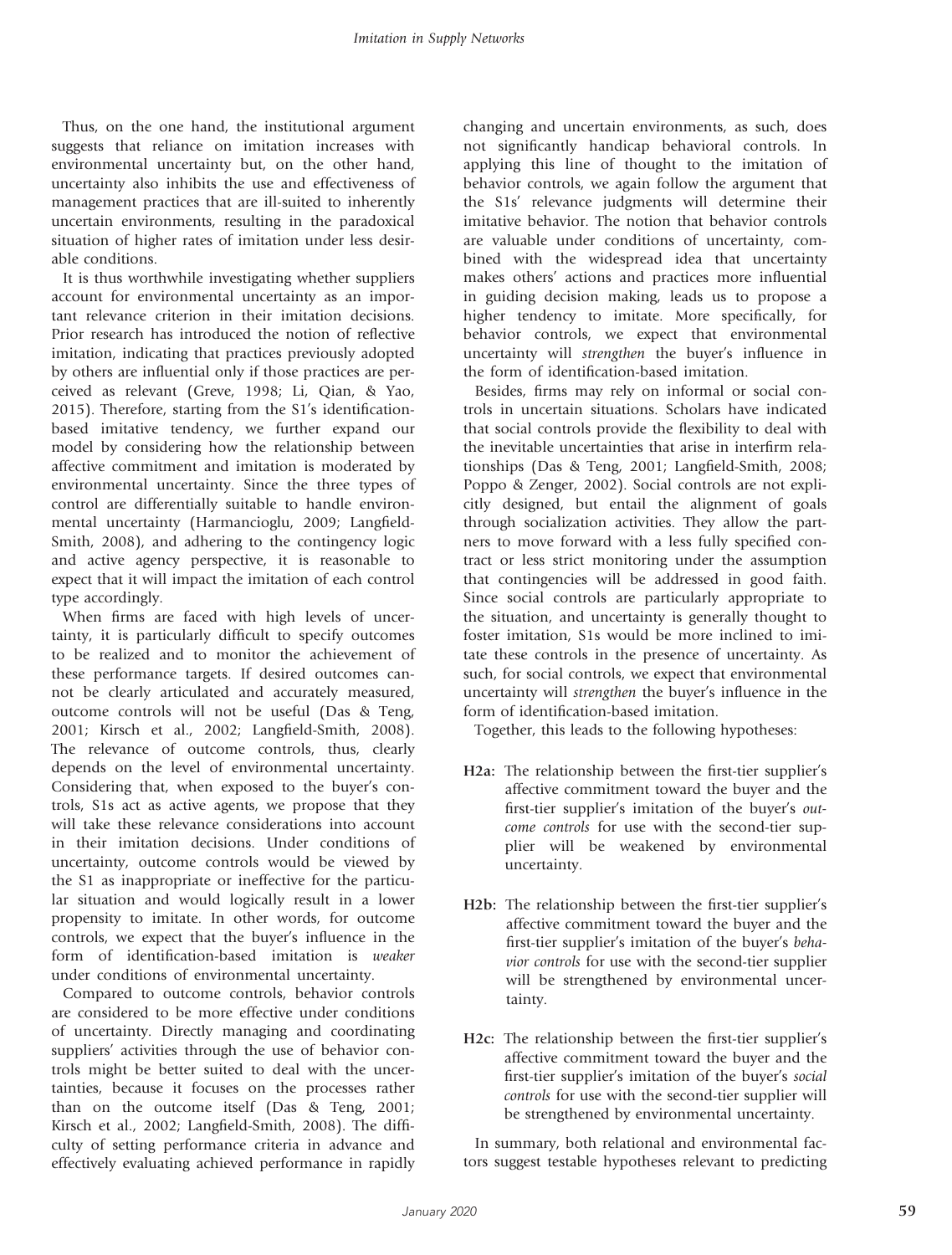the occurrence of imitation across the supply chain. The key premise of our predictions is that relational context and environmental context interact with each other when influencing the imitation of supply chain management practices and that this influence differs depending on the specific practice under consideration.

### SAMPLE DESIGN AND DATA COLLECTION

We collected survey data from partner firms working together in close buyer–supplier relationships. In particular, we study a vertical supply chain consisting of three members (i.e., buyer–supplier–supplier triads). We gained the cooperation of a buyer firm—a large, Fortune 500, consumer goods manufacturer that outsources various production and service functions. In this setting, it is common for S1s, in turn, to outsource to one or more S2s, which provides a good context for investigating imitative behavior. Especially because the buyer is regarded as an organization of high prestige, it likely serves as a role model for other companies upstream in the supply chain. Previous research has shown that organizations tend to imitate the practices of firms with certain traits, such as large size, high prestige, or good performance that give them confidence in imitation (Haunschild & Miner, 1997). Because the buyer in our setting exhibits these traits, it presents a good candidate to be imitated. Our research setting thus provides both the necessary network conditions and the motivational context for imitation to take place.

Our research design involves a multilevel effort, with data collected from two parties in the supply chain network (i.e., the buyer's S1s and S2s). First, we obtained contact information of S1 principals for a random selection of 1,000 S1s from the buyer's supplier database. These S1 principals are the buyer's primary contacts and are typically boundary-spanning supply chain managers who perform important functions with respect to relationship management. In general, boundary spanners are individuals responsible for the management of the firm's business relationships by representing their own firm and frequently interacting with boundary spanners at partner firms. The S1 principals, thus, constitute an important link in the triad and tend to be more closely involved in these relationships than other members of the organization. As such, they are not only considered to be qualified respondents, they are also in the right position to identify the S2s. We asked each S1 principal surveyed to select at least three S2s with whom they had recently done business. We then asked the S2 informants to respond to all questions using their relationship with the S1 as the context. This procedure ensured that we obtained matching triads.

The survey was mailed to the target respondents during the spring of 2012. We sent emails with one set of survey questionnaires to the S1s and another set to the S2s. We re-sent the survey questionnaire to nonresponders approximately one month after the initial mailing. We received 61 S1 responses and 96 S2 responses. To evaluate informant quality, we had respondents assess their ability to respond to the questionnaire items, their level of involvement with the partner firm, and their knowledge of their firm's dealings with the partner firm. On a five-point scale, the average scores for the S1 informants on these questions were 3.97  $(s.d. = .35)$  and  $4.07$   $(s.d. = .37)$  considering their relationship with the buyer and their own suppliers, respectively. The survey instrument for the S2s likewise included informant quality checks, specifically related to their firm's dealings with the S1 who identified them. We excluded 2 S2 respondents with a low score on all three informant quality questions. The average informant quality score for the remaining S2 informants was  $3.91$  (s.d. = .44). We further eliminated 1 S2 response because of missing data. This left 61 usable S1 responses and 93 usable S2 responses. The S2 respondents named 60 of the contacted S1s. Of those 60, multiple responses were received for 13 S1s (i.e., ranging from 2 to 8 S2 responses for a single S1). We treated these cases where two or more S2s identified the same S1 as one-to-one unique relationships. Notably, out of the 93 usable S2 responses, 2 S2s could not be matched to an S1. As such, matching of the buyer, S1 responses, and S2 responses resulted in complete data for 91 triads. Figure 2 summarizes the data collection and matching process. Table 1 presents the key sample characteristics of all S1 and S2 firms (i.e., S1 age, S1 size, S1 location, S1 and S2 industry).

Consistent with the diverse nature of the buyer's supplier base, the age of the S1s in the sample ranges from 2 to 179 years, with an average of 47 years. The sample covers small to large S1 firms, although most of the respondents came from medium-sized to large firms with more than 500 employees. The majority of the surveyed S1s are located in North America and Europe, reflecting the buyer's global operations. In terms of industry sector, the S1 and S2 responses relate to multiple industry groups. The industry classification in the survey questionnaire was based on two-digit SIC codes, belonging to four general industry groups—namely, manufacturing, transportation, finance and real estate, and services. The data indicate that the industries in our sample are representative of the functions primarily outsourced by the buyer, with the largest representation by manufacturing and service sectors, respectively.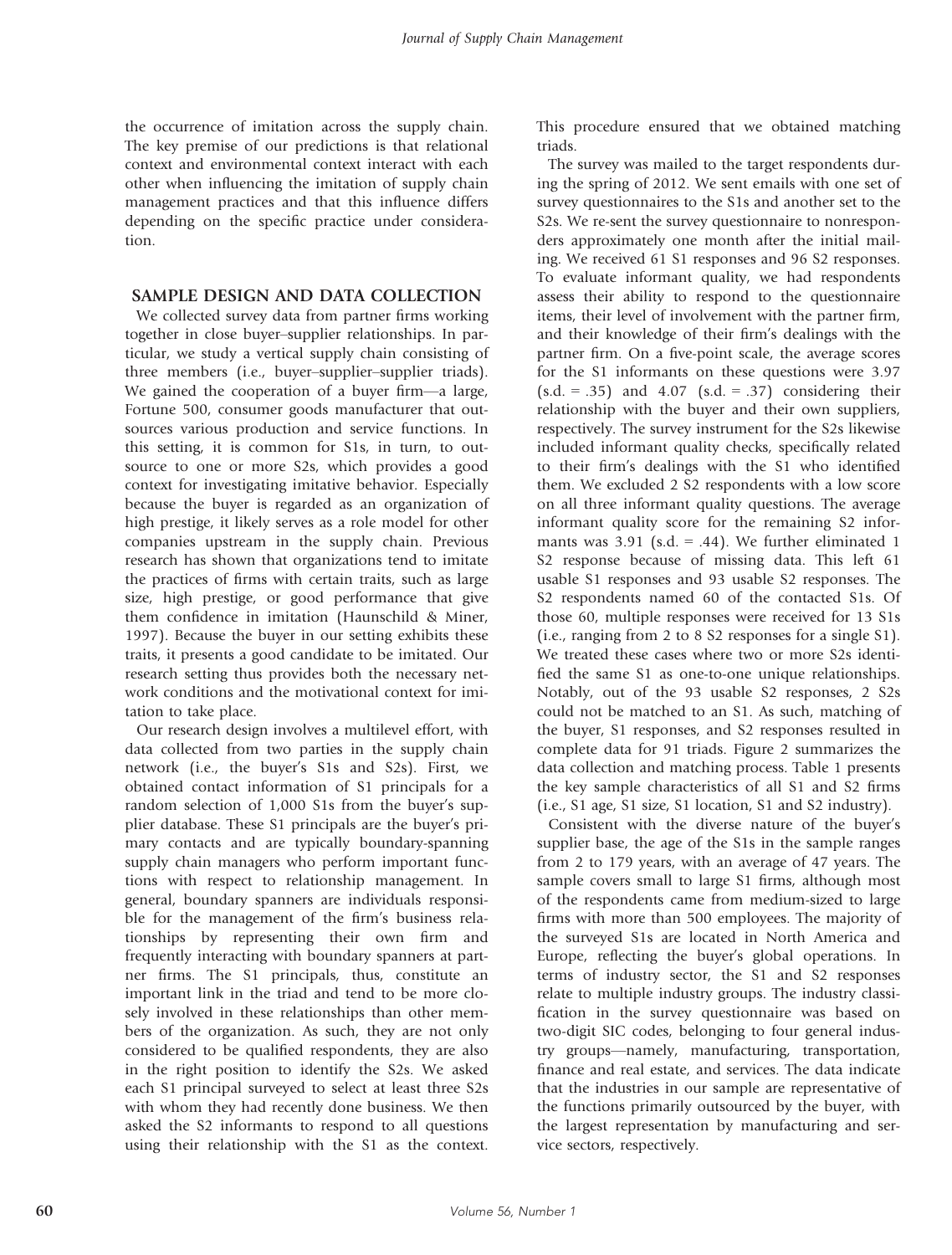

FIGURE 2 Data Collection Overview.

<sup>a</sup>Out of the 61 Usable S1 Responses, 1 S1 Could Not Be Matched to a S2. <sup>b</sup>Out of the 93 Usable S2 Responses, 2 S2s Could Not Be Matched to an S1

#### MEASURES AND VALIDATION

Scales used to measure the constructs were drawn from the available literature. Table 2 summarizes the scale items used for the dependent variables. Table 3 summarizes the scale items of the independent and control variables. Table 4 reports summary statistics and correlations for all variables in our model.

#### Dependent Variables

We examine control practices imitation in the form of upstream control similarity between the buyer and the S1 and between the S1 and the S2. Previous studies have relied on similarity scores to investigate imitative behavior, given that imitation is manifested by greater similarity between firms' practices (e.g., McFarland et al., 2008; Westphal, Seidel, & Stewart, 2001). Based on the existing literature, we construct a list of different practices to exercise control (e.g., Choudhury & Sabherwal, 2003; Cousins & Menguc, 2006; Dekker, 2004; Liu, 2015; Mahama, 2006; Mouritsen, Hansen, & Hansen, 2001; Stouthuysen et al., 2012). We include both formal and informal controls and, more specifically, control practices that reflect the three control types: outcome, behavior, and social. All responses use a five-point scale, ranging from "used not at all" to "used extensively." We ask the S1s to rate the extent to which the buyer used specific control practices toward them, and we ask the S2s to rate the extent to which the S1 used specific control practices toward them.

Similarity of use for each control type is determined by Equation 1, which is derived from Westphal et al. (2001) and McFarland et al. (2008) and adapted to our study context. We take the absolute difference between the control practices used by the buyer toward the S1 (CB) and the control practices used by the S1 toward the S2 (CS) and convert this into a similarity score by subtracting it from the highest value possible. Higher scores indicate greater imitative use of the particular type of control.

$$
\gamma_i = 5 - |CB_{ij} - CS_{ij}| \tag{1}
$$

where

 $i =$  control type identifier, 1-3;  $j =$  triad identifier, 1–91.

#### Independent Variables

Environmental uncertainty refers to the degree to which the S1's external environment in terms of its competitors' actions, technology, and consumer tastes and preferences is characterized by an absence of pattern, unpredictability, and unexpected change. To measure environmental uncertainty, we use a multiitem scale adapted from Srinivasan, Mukherjee, and Gaur (2011). Affective commitment reflects the S1's desire to continue the relationship because of the positive affect toward and identification with the buyer. We measure affective commitment using a multi-item scale developed by Kumar, Scheer, and Steenkamp (1995). The independent variables reflect the S1's perspective, as the S1's perceptions are considered to be the most important predictors of their imitative behavior.

#### Control Variables

We control for sample characteristics such as S1's firm age (i.e., number of years since the foundation of the firm) and size (i.e., a dummy variable with number of employees larger than 1,000 or less than or equal to 1,000). It has been shown that a lower level of experience might lead to greater imitative behavior (e.g., Henisz & Delios, 2001; Li et al., 2015) and that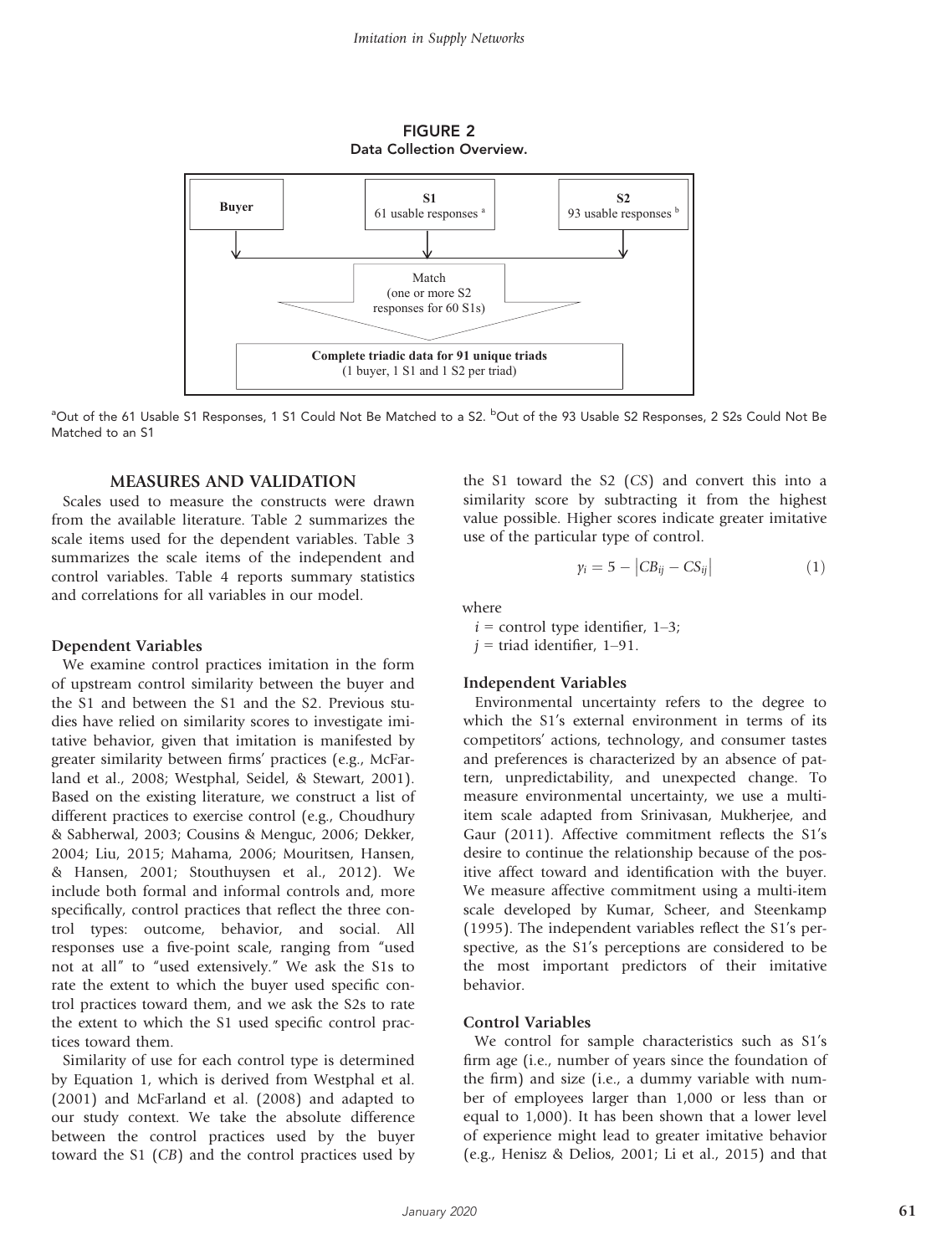|                               | <b>Sample Characteristics</b> |                      |
|-------------------------------|-------------------------------|----------------------|
|                               | <b>Average Values</b>         |                      |
| Age S1<br>(Number of Years)   | 47.00                         |                      |
|                               | <b>Frequency in Sample</b>    | Percentage of Sample |
| $S1(n = 60)$                  |                               |                      |
| Size S1 (number of employees) |                               |                      |
| < 100                         | $\overline{2}$                | 3.3                  |
| 100-500                       | 9                             | 15.0                 |
| $501 - 1,000$                 | 11                            | 18.3                 |
| >1,000                        | 34                            | 56.7                 |
| Unknown                       | $\overline{4}$                | 6.7                  |
| Location S1                   |                               |                      |
| Africa                        | 1                             | 1.7                  |
| Asia                          | $\overline{2}$                | 3.3                  |
| Australia                     | $\mathbf 0$                   | $\Omega$             |
| Europe                        | 16                            | 26.7                 |
| North America                 | 40                            | 66.7                 |
| South America                 | 1                             | 1.7                  |
| Industry sector S1            |                               |                      |
| Manufacturing                 | 40                            | 66.7                 |
| Transportation                | 4                             | 6.7                  |
| Finance and real estate       | 1                             | 1.7                  |
| <b>Services</b>               | 12                            | 20.0                 |
| Multiple                      | 3                             | 5.0                  |
| S2 ( $n = 91$ )               |                               |                      |
| Industry sector S2            |                               |                      |
| Manufacturing                 | 53                            | 58.2                 |
| Transportation                | 9                             | 9.9                  |
| Finance and real estate       | $\Omega$                      | $\mathbf 0$          |
| Services                      | 29                            | 31.9                 |
| Multiple                      | $\mathbf 0$                   | 0                    |

TABLE 1

organizations are more likely to imitate the strategies of their size peers (e.g., Haveman, 1993; Turkulainen et al., 2017). We also control for relationship duration and contact frequency between the buyer and S1, as these might indicate strong ties and influence the occurrence of imitation. Relationship duration is operationalized as a single-item measure that asks S1s to indicate the number of years and months they have worked with the buyer. Contact frequency measures the perceived level of interaction between the buyer and S1. This multi-item measure is based on Doney and Cannon (1997).

We include dependence as a control variable to isolate the effects of our theorized variables from confounding influences due to coercion. A powerful buyer may coercively push specific practices to be adopted in the supply chain (e.g., Tate et al., 2013; Zsidisin et al., 2005). In this case, suppliers are

required to comply with the demands of the dominant buyer, creating sameness throughout the supply chain that is not the result of imitation. Therefore, we control for situations where coercion would be more plausible, such as when the supplier is highly dependent on the buyer. Dependence is operationalized as a single-item measure asking the S1 to report the percentage of total sales accounted for by the buyer firm, as commonly done in the literature (e.g., Carey et al., 2011; Pandit, Wasley, & Zach, 2011). We use the natural logarithm in our model.

What looks like imitation may also be firms' independent responses to a common external stimulus. Similar control may, for instance, be shaped by a common cultural context. Scholars have noted different preferences for certain types of control in various countries (e.g., Li, Xie, Teo, & Peng, 2010). While the buyer's headquarters in our study are in the United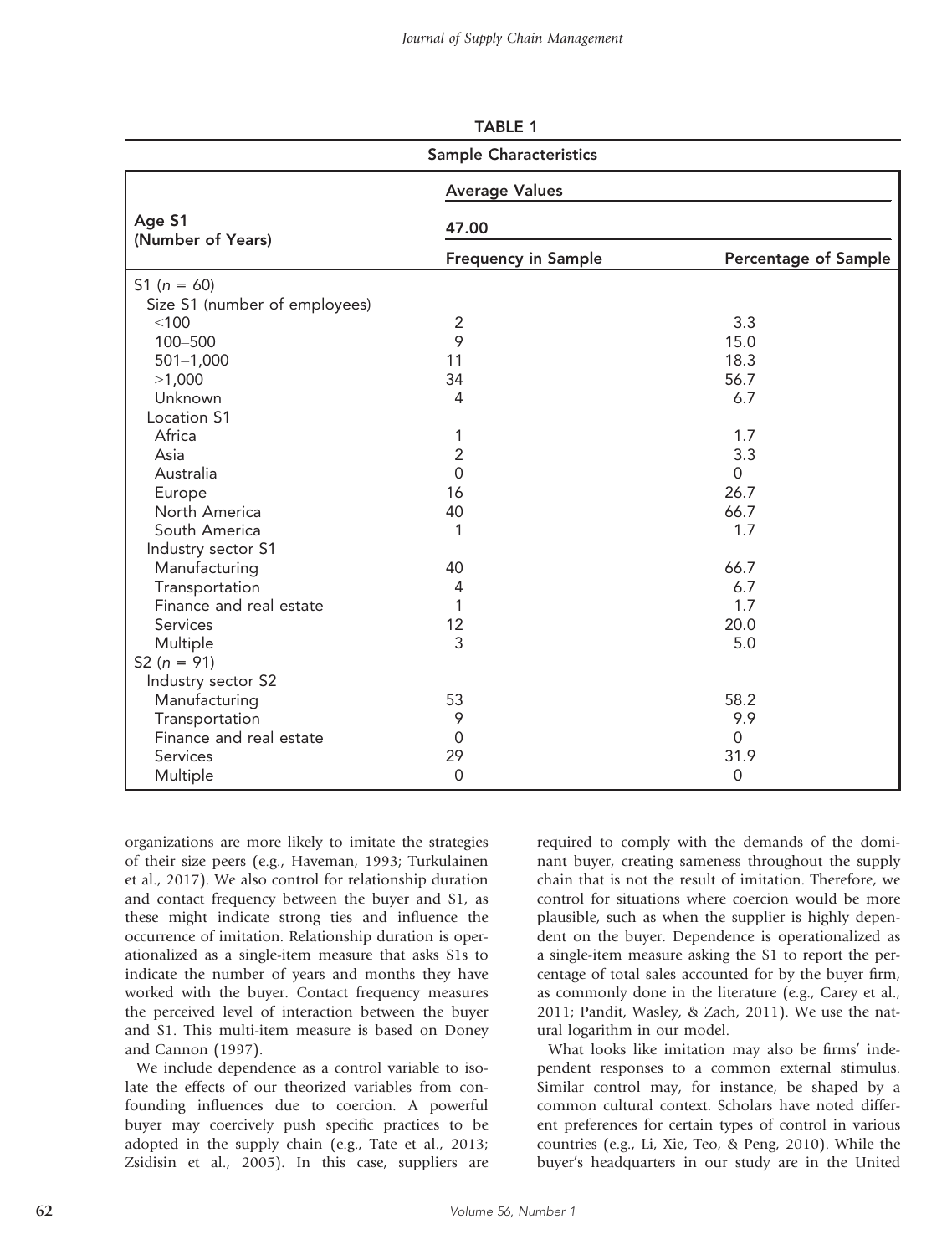|--|--|

## Control Practices Scale Items

| Outcome control <sup>a</sup>                                                                                                           |
|----------------------------------------------------------------------------------------------------------------------------------------|
| Open book accounting to create transparency in supplier's results                                                                      |
| Financial incentive system in the form of benefit sharing                                                                              |
| Information systems designed to help monitoring the outputs delivered by the supplier                                                  |
| Behavior control <sup>a</sup>                                                                                                          |
| Information systems designed to help monitoring behavior of the supplier                                                               |
| Joint alliance board serving as an authority structure in which both partners have control over the<br>activities performed            |
| Interorganizational chart to clarify the roles and responsibilities of the partners in the relationship                                |
| Task groups including employees of both partners to carry out the activities and to facilitate and<br>monitor the processes            |
| Social control <sup>a</sup>                                                                                                            |
| Face-to-face communication to help establish shared norms and beliefs                                                                  |
| Joint task groups or cross-functional teams including employees of both partners to enhance shared<br>decision making and goal setting |
| Regular joint meetings to understand the relationship's goals, values, and norms                                                       |
| Workshops and training practices to stimulate shared understandings and common goals                                                   |

Buyer's use of control practices toward S1s is reported by S1s, and S1s' use of control practices toward S2s is reported by S2s. <sup>a</sup>ltems measured on a five-point Likert-type scale (1 = "used not at all" and 5 = "used extensively").

States, we collect data from S1s from different geographical regions. We constructed a dummy variable equaling 1 if the S1 is also located in the United States and 0 if the S1 is located elsewhere. Besides location, we control for industry similarity between the buyer, the S1, and the S2, because this might also have a positive influence on the similarity of control usage. Firms operating in the same or similar

| × |
|---|
|---|

## Independent and Control Variable Scale Items

Affective commitment<sup>a</sup>

| Even if we could we would not drop the buyer firm because we like being associated with them    |  |
|-------------------------------------------------------------------------------------------------|--|
| We want to continue as a supplier of the buyer firm because we genuinely enjoy our relationship |  |
| with them                                                                                       |  |

Our positive feelings toward the buyer firm are a major reason we continue to work with them Environmental uncertainty<sup>a</sup>

The rate at which products/services are becoming obsolete in the industry is very fast

Actions by competitors are hard to predict

Demand and consumer tastes are hard to predict

The production technology in this industry changes fast

Technological advances in this industry are hard to predict

Consumer demand for our products/services is very unstable

Contact frequency<sup>a</sup>

The buyer firm's personnel often visit our place of business

The buyer firm's personnel make more calls than those of other client firms

The buyer firm's personnel spend considerable time getting to know our people

Relationship duration

Length of relationship with buyer firm: ... years and ... months

Dependence

Percentage of total sales from buyer firm: ... %

All measures reported by S1.

<sup>a</sup>ltems measured on a five-point Likert-type scale (1 = "strongly disagree" and 5 = "strongly agree").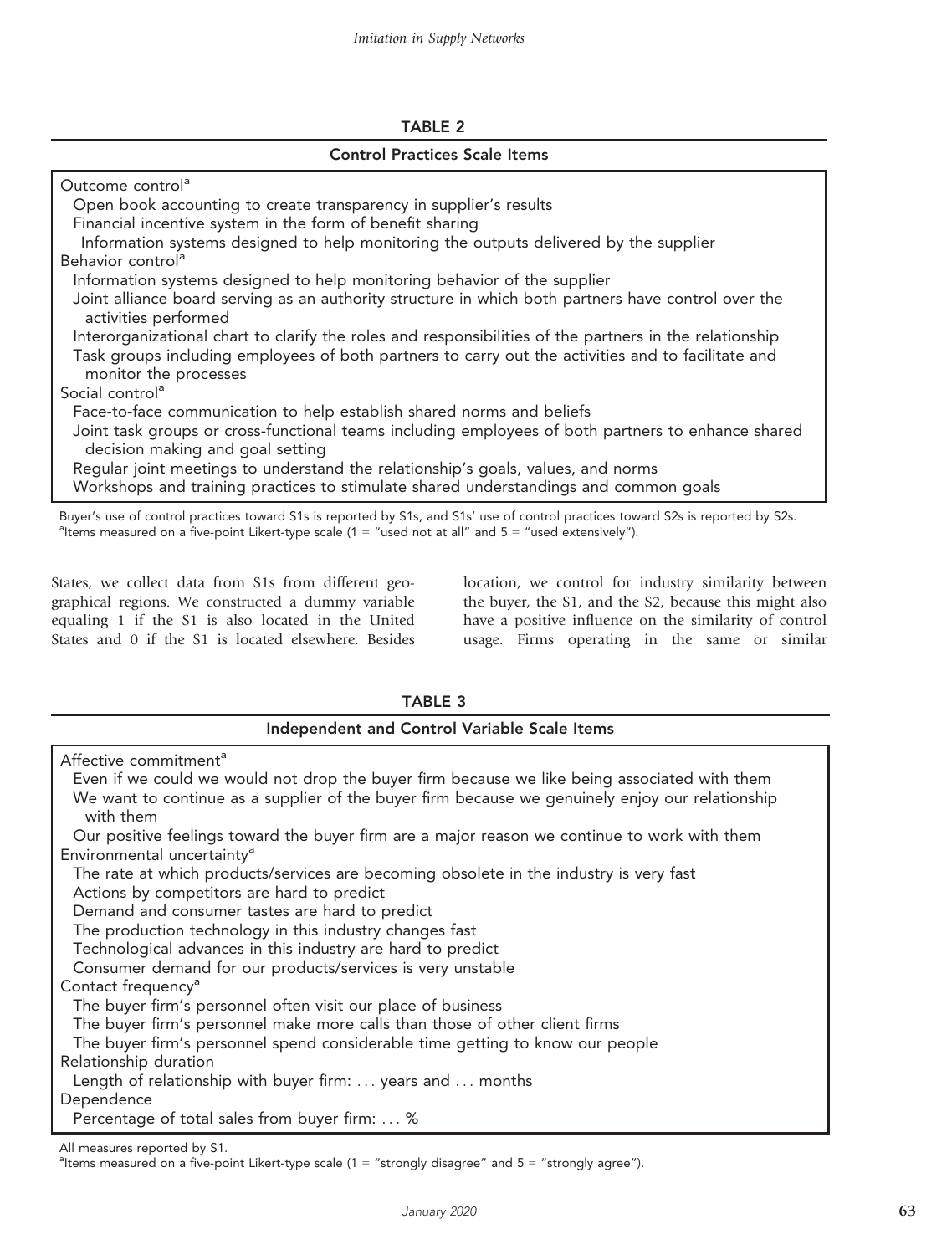|                                                                                    |          |                    |                  |       |           | Correlation Matrix and Descriptive Statistics                                                                                      |                                                             |                                                                                                                      |                                                                                     |                                                               |                  |                  |
|------------------------------------------------------------------------------------|----------|--------------------|------------------|-------|-----------|------------------------------------------------------------------------------------------------------------------------------------|-------------------------------------------------------------|----------------------------------------------------------------------------------------------------------------------|-------------------------------------------------------------------------------------|---------------------------------------------------------------|------------------|------------------|
|                                                                                    |          | N                  | ო                | 4     | <b>LO</b> | $\bullet$                                                                                                                          | ↖                                                           | ထ                                                                                                                    | ᡐ                                                                                   | $\overline{0}$                                                | $\mathbf{r}$     | $\frac{2}{3}$    |
| Dependent variables                                                                |          |                    |                  |       |           |                                                                                                                                    |                                                             |                                                                                                                      |                                                                                     |                                                               |                  |                  |
| I. Outcome control                                                                 |          |                    |                  |       |           |                                                                                                                                    |                                                             |                                                                                                                      |                                                                                     |                                                               |                  |                  |
| imitation                                                                          |          |                    |                  |       |           |                                                                                                                                    |                                                             |                                                                                                                      |                                                                                     |                                                               |                  |                  |
| 2. Behavior control                                                                | $-0.08$  |                    |                  |       |           |                                                                                                                                    |                                                             |                                                                                                                      |                                                                                     |                                                               |                  |                  |
| imitation                                                                          |          |                    |                  |       |           |                                                                                                                                    |                                                             |                                                                                                                      |                                                                                     |                                                               |                  |                  |
| 3. Social control imitation                                                        | $00$ .   | .280**             |                  |       |           |                                                                                                                                    |                                                             |                                                                                                                      |                                                                                     |                                                               |                  |                  |
|                                                                                    |          |                    |                  |       |           |                                                                                                                                    |                                                             |                                                                                                                      |                                                                                     |                                                               |                  |                  |
| Independent variables<br>4. Affective commitment                                   | .178     | .195               |                  |       |           |                                                                                                                                    |                                                             |                                                                                                                      |                                                                                     |                                                               |                  |                  |
| 5. Environmental                                                                   | $-167$   | **00*.             | $.364**$<br>231* | .219* |           |                                                                                                                                    |                                                             |                                                                                                                      |                                                                                     |                                                               |                  |                  |
| uncertainty                                                                        |          |                    |                  |       |           |                                                                                                                                    |                                                             |                                                                                                                      |                                                                                     |                                                               |                  |                  |
| Control variables                                                                  |          |                    |                  |       |           |                                                                                                                                    |                                                             |                                                                                                                      |                                                                                     |                                                               |                  |                  |
|                                                                                    | $-0.04$  | $.125$<br>$.294**$ |                  |       |           |                                                                                                                                    |                                                             |                                                                                                                      |                                                                                     |                                                               |                  |                  |
| $6.$ Age S1<br>7. Size S1                                                          | $-0.39$  |                    |                  |       |           |                                                                                                                                    |                                                             |                                                                                                                      |                                                                                     |                                                               |                  |                  |
| 8. Relationship duration                                                           | $-.052$  | $.213*$            |                  |       |           |                                                                                                                                    |                                                             |                                                                                                                      |                                                                                     |                                                               |                  |                  |
| 9. Contact frequency                                                               | .035     | $.287**$           |                  |       |           | $\begin{array}{r} 475**\\ 4589**\\ -589**\\ -487**\\ -206\\ -206\\ -206\\ -311**\\ -520\\ -311**\\ -520\\ 2\\ 2\\ 2\\ \end{array}$ | $273**$<br>$283**$<br>$283**$<br>$773**$<br>$331**$<br>$57$ |                                                                                                                      |                                                                                     |                                                               |                  |                  |
| 10. Dependence<br>11. Location                                                     | $-0.001$ | 021                |                  |       |           |                                                                                                                                    |                                                             |                                                                                                                      |                                                                                     |                                                               |                  |                  |
|                                                                                    | $.266*$  | 046                |                  |       |           |                                                                                                                                    |                                                             |                                                                                                                      |                                                                                     |                                                               |                  |                  |
| 12. Industry similarity                                                            | $-.083$  | $150$<br>$4.31$    |                  |       |           |                                                                                                                                    |                                                             |                                                                                                                      |                                                                                     | $-151$<br>$-106$<br>$106$<br>$106$<br>$100$<br>$100$<br>$151$ |                  |                  |
| Mean                                                                               | 4.12     |                    |                  |       |           |                                                                                                                                    |                                                             |                                                                                                                      |                                                                                     |                                                               | $-184$<br>$-184$ |                  |
| Std. Dev.                                                                          | -69      |                    |                  |       |           |                                                                                                                                    |                                                             |                                                                                                                      |                                                                                     |                                                               |                  | $2.13$<br>$1.26$ |
| in.<br>Ž                                                                           | 2.00     | $73$<br>$2.00$     |                  |       |           |                                                                                                                                    |                                                             |                                                                                                                      |                                                                                     |                                                               |                  |                  |
| Max.                                                                               | 5.00     | 5.00               |                  |       |           | 179                                                                                                                                |                                                             | $556**$<br>$550$<br>$-030$<br>$-035$<br>$-035$<br>$-035$<br>$-035$<br>$-035$<br>$-035$<br>$-035$<br>$-035$<br>$-035$ | $501**$<br>$-206$<br>$-219*$<br>$-329*$<br>$-329*$<br>$-329*$<br>$-335*$<br>$-4.67$ |                                                               |                  |                  |
| * and *** represent significance levels of .05 and .01, respectively (two-tailed). |          |                    |                  |       |           |                                                                                                                                    |                                                             |                                                                                                                      |                                                                                     |                                                               |                  |                  |

TABLE 4

TABLE 4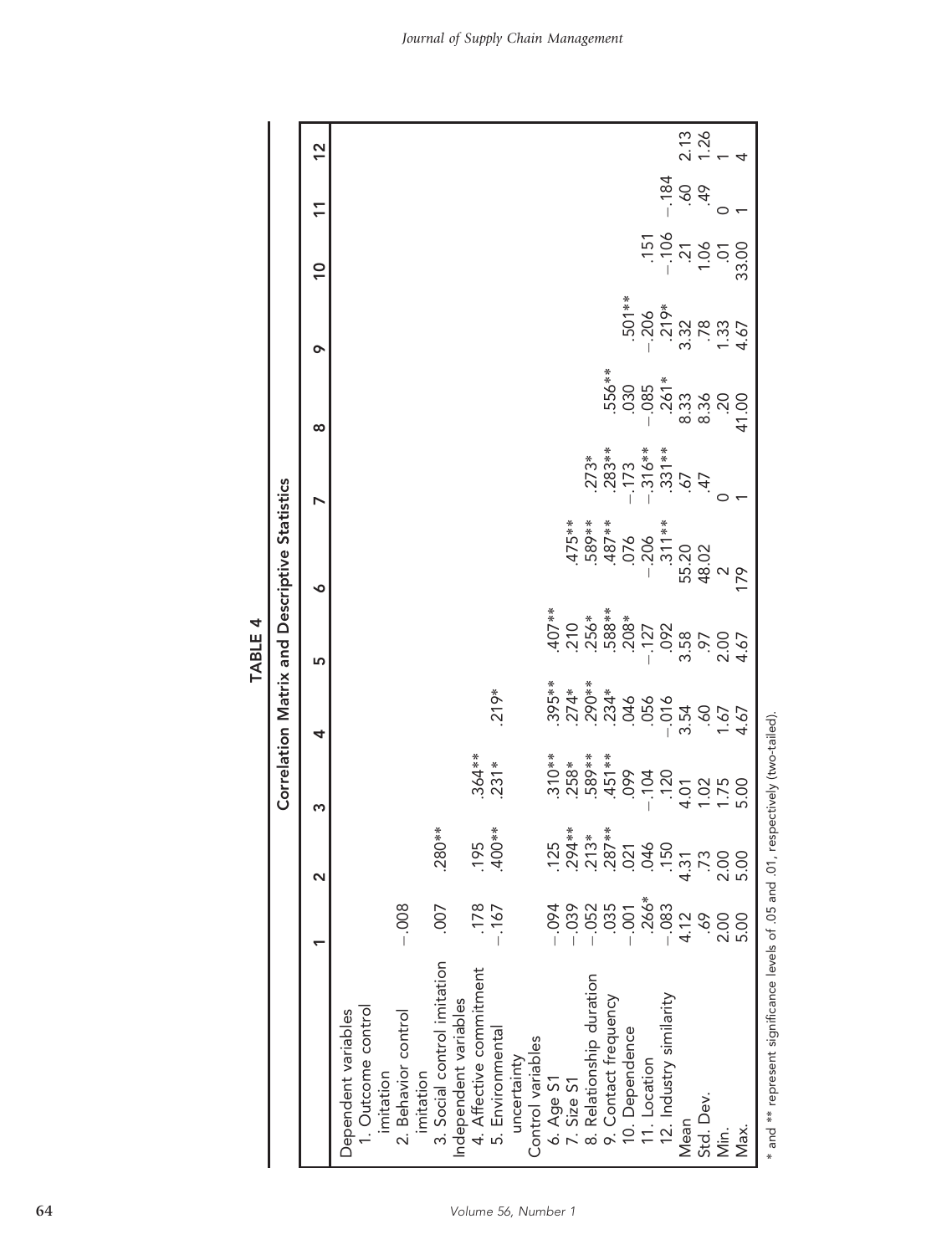industries often use similar approaches to control (e.g., Davila, 2005). We created a categorical variable that reflects the degree of similarity between buyer, S1, and S2 industry, constructed as follows: firms sharing the same 2-digit SIC code, being the most similar, were coded four; firms sharing the same 1 digit but not the same 2-digit SIC were coded three; firms were coded two when they did not share the same 1- or 2-digit SIC but shared the same general SIC category; and if the firms shared none of these industry similarities, the variable was coded one.

#### Measurement Validation

The measurement validation involved multiple steps, subjecting multi-item measures to a systematic assessment of unidimensionality, reliability, and validity. More details are provided in Appendix S1, including measurement model estimates, item loadings, and construct reliabilities. For each multi-item construct, we calculated individual scores as mean scores of the combined scale items to be used in the analyses.

Furthermore, we note that since our survey research design effectively deals with common method bias through careful survey design ex ante, testing or controlling for it ex post is unneeded. Our survey research design, in fact, reduces the risk of common method bias by following recommendations from the literature, such as obtaining measures of the predictor and criterion variables from different sources, protecting respondent anonymity, and reducing evaluation apprehension (Flynn, Pagell, & Fugate, 2018; Podsakoff, MacKenzie, Lee, & Podsakoff, 2003). Since part of our key variables is not self-reported, we were also able to eliminate problems associated with self-serving biases.

#### ANALYSES AND RESULTS

#### Hypothesis Tests

To test the hypotheses, we conduct hierarchical regression analysis with ordinary least squares (OLS), incrementally adding the variables of interest and their interactions. Each variable was mean-centered before producing the interaction terms in order to minimize potential multicollinearity. We also calculated the variance inflation factors (VIF) for each regression coefficient. All scores are lower than 2.5 and thus within acceptable levels.

We estimate separate regression models for the imitation of outcome, behavior, and social controls. Model 1 presents the base model, which includes only the control variables. Model 2 adds the main effects of our theoretical variables of interest, namely affective commitment and environmental uncertainty. Model 3 introduces the interaction term between affective commitment and environmental uncertainty. Table 5 reports the regression results, along with statistics for the incremental changes in explanatory power.

As can be seen for each type of control, when adding our two predictor variables, the model shows a significant increase in R-squared, as compared with the model's respective baseline, suggesting that these variables contribute significantly in explaining imitative control use.

As a first step in our analysis, Model 2 is used to examine whether identification-based imitation is occurring. More specifically, testing for the effect of affective commitment, we find the predicted positive relation with imitation. That is, we find a positive significant relation with imitation of outcome controls  $(\beta = .207; P < .10)$  and social controls  $(\beta = .230;$  $P < .05$ ), although the effect did not reach significance for behavior control imitation ( $\beta$  = .080; P > .10). These results provide empirical support for H1a and H1c, whereas we do not find evidence to support hypothesis H1b. While it appears that affective commitment favors the imitation of outcome and social controls rather than behavior controls, the results broadly confirm the logic of identification-based imitation.

Next, we examine the moderating impact of environmental uncertainty on such identification-based imitation, as presented in Model 3. We predicted that uncertainty would weaken the effect of affective commitment for outcome controls, whereas it would strengthen the effect for behavior controls. However, looking at the results, the addition of the interaction term does not increase explained variance and the interaction terms are not significant. Therefore, H2a nor H2b are supported. The results do reveal a significant main effect for environmental uncertainty. The effect of environmental uncertainty is negative for outcome control imitation ( $\beta$  = -.285; *P* < .05), but positive for behavior control imitation  $(\beta = .391)$ ;  $P < .01$ ), as we would expect. Turning to the effects on social control imitation, the model shows a significant increase in explained variance and shows a significant yet negative interaction term between affective commitment and environmental uncertainty  $(\beta = -.211; P < .05)$ . This indicates that as the level of environmental uncertainty increases, the positive relationship between affective commitment and social control imitation becomes weaker, rather than stronger, inconsistent with H2c.

#### Additional Analyses

In this section, we report results of additional tests that extend the above findings and estimate an alternative specification to evaluate the robustness of our results.

Subsample tests. In order to further gauge the occurrence of imitation, we conduct a follow-up analysis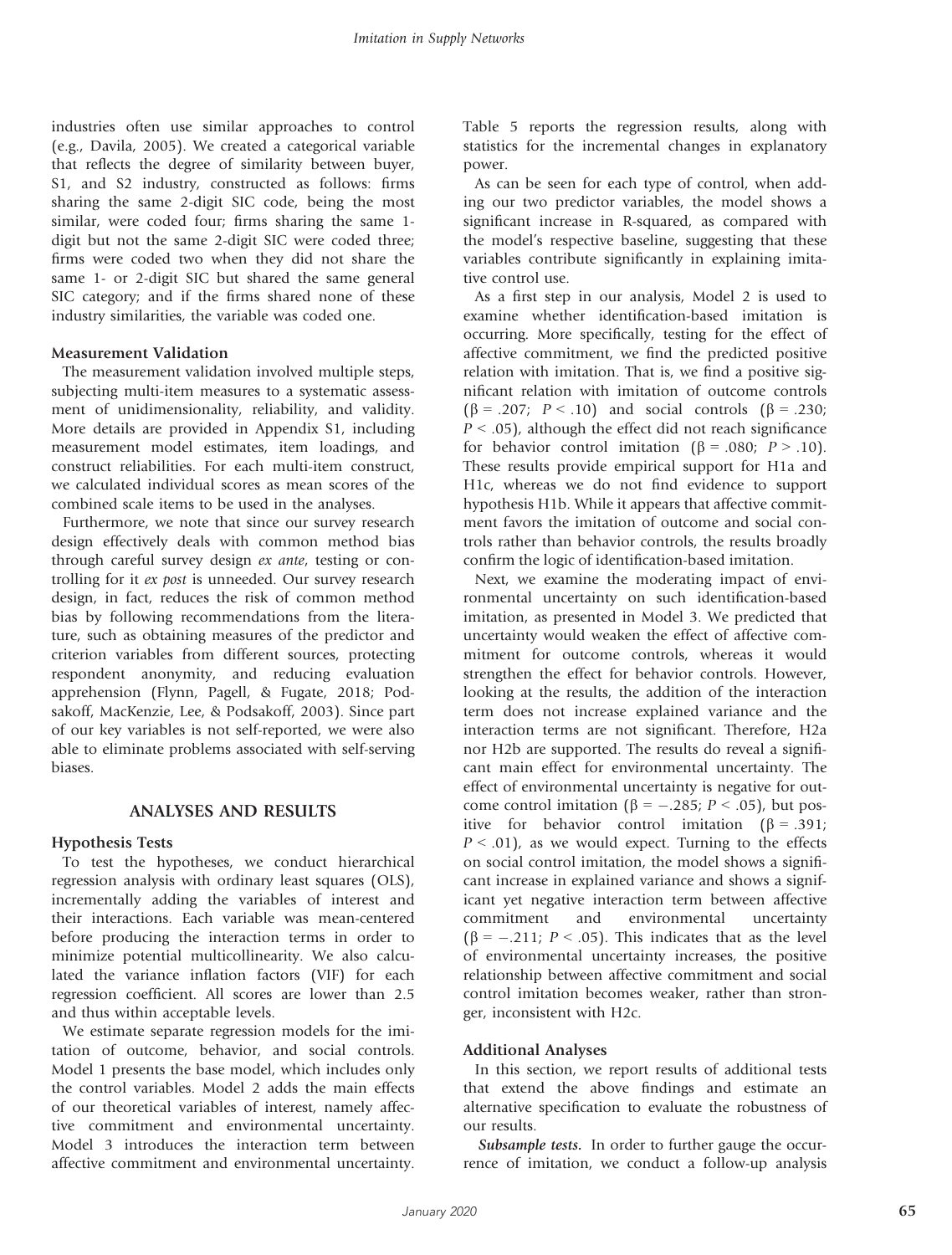|                                                                |                |                                                 |          |                   |          |                                           |                        | Regression Results                                      |                        |            |                        |                   |                        |                                                |                        |                    |               |                    |
|----------------------------------------------------------------|----------------|-------------------------------------------------|----------|-------------------|----------|-------------------------------------------|------------------------|---------------------------------------------------------|------------------------|------------|------------------------|-------------------|------------------------|------------------------------------------------|------------------------|--------------------|---------------|--------------------|
|                                                                |                | Outcome Control Imitation<br>Dependent Variable |          |                   |          |                                           |                        | <b>Behavior Control Imitation</b><br>Dependent Variable |                        |            |                        |                   |                        | Social Control Imitation<br>Dependent Variable |                        |                    |               |                    |
|                                                                | Model 1        |                                                 | Model 2  |                   | Model 3  |                                           | Model 1                |                                                         | Model 2                |            | Model 3                |                   | Model 1                |                                                | Model 2                |                    | Model 3       |                    |
|                                                                | Coeff.<br>Std. | t-value                                         | Std.     | Coeff. t-value    | Std.     | Coeff. t-value                            | Coeff. t-value<br>Std. |                                                         | Coeff. t-value<br>Std. |            | Coeff. t-value<br>Std. |                   | Coeff. t-value<br>Std. |                                                | Coeff. t-value<br>Std. |                    | Std.          | Coeff. t-value     |
| Control variables                                              |                |                                                 |          |                   |          |                                           |                        |                                                         |                        |            |                        |                   |                        |                                                |                        |                    |               |                    |
| Age S1                                                         | $-0.069$       | $-491$                                          | $-056$   | $-.395$           | $-0.069$ | $-485$                                    | $-164$                 | $-1.208$                                                | $-.282$                | $-2.105*$  | $-.269$                | $-2.007*$         | $-16$                  | $-1.383$                                       | $-.227$                | $-1.911^{\dagger}$ | $-.205$       | $-1.772^{\dagger}$ |
| Size S1                                                        | 006            | 044                                             | $-0.07$  | $-.132$           | $-.037$  | $-.288$                                   | 29                     | $2.283*$                                                | 252                    | $2.067*$   | 273                    | $2.229*$          | .134                   | 1.233                                          | .089                   | .829               | .124          | 1.178              |
| Relationship                                                   | $-.127$        | $-0.894$                                        | $-.198$  | $-1.42$           | $-.201$  | $-1.443$                                  | .082                   | 592                                                     | .146                   | 1.106      | .149                   | 1.132             | 553                    | 4.683***                                       | 535                    | 4.559***           | 539           | $4.737***$         |
| duration                                                       |                |                                                 |          |                   |          |                                           |                        |                                                         |                        |            |                        |                   |                        |                                                |                        |                    |               |                    |
| Contact                                                        | 255            | $1.808^{+}$                                     | .402     | $2.629***$        | 367      | $2.357*$                                  | .266                   | $1.945^{\dagger}$                                       | .038                   | .265       | .075                   | 509               | .196                   | $1.674^{\dagger}$                              | .173                   | 1.342              | 233           | $1.832^{t}$        |
| frequency                                                      |                |                                                 |          |                   |          |                                           |                        |                                                         |                        |            |                        |                   |                        |                                                |                        |                    |               |                    |
| Dependence                                                     | $-.182$        | $-1.503$                                        | $-.136$  | $-1.154$          | $-.135$  | $-1.142$                                  | $-0.016$               | $-.133$                                                 | $-0.6$                 | $-.535$    | $-.062$                | $-.553$           | $-0.08$                | $-0.08$                                        | .002                   | 024                | $-0.001$      | $-.006$            |
| Location                                                       | 315            | $2.838**$                                       | .281     | $2.591*$          | 269      | $2.475*$                                  | .178                   | 1.652                                                   | .162                   | 1.571      | .175                   | $1.691^{\dagger}$ | $-.018$                | $-194$                                         | $-057$                 | $-.624$            | $-.036$       | $-409$             |
| Industry                                                       | $-0.049$       | $-.436$                                         | $-0.029$ | $-.262$           | $-0.3$   | $-.277$                                   | .055                   | 508                                                     | 091                    | 873        | 093                    | 893               | $-.068$                | $-.732$                                        | $-.027$                | $-.295$            | $-.024$       | $-.273$            |
| similarity                                                     |                |                                                 |          |                   |          |                                           |                        |                                                         |                        |            |                        |                   |                        |                                                |                        |                    |               |                    |
| Independent variables                                          |                |                                                 |          |                   |          |                                           |                        |                                                         |                        |            |                        |                   |                        |                                                |                        |                    |               |                    |
| Affective                                                      |                |                                                 | .207     | $1.845^{\dagger}$ | 23       | $2.021*$                                  |                        |                                                         | $\overline{0}$         | 746        | .056                   | 517               |                        |                                                | 23                     | $2.433*$           | $\frac{6}{1}$ | 2.043*             |
| commitment                                                     |                |                                                 |          |                   |          |                                           |                        |                                                         |                        |            |                        |                   |                        |                                                |                        |                    |               |                    |
| Environmental                                                  |                |                                                 | $-.302$  | $-2.351*$         | $-.285$  | $-2.204*$                                 |                        |                                                         | 409                    | $3.353***$ | .391                   | 3.193**           |                        |                                                | .009                   | .082               | $-.021$       | $-.202$            |
| uncertainty                                                    |                |                                                 |          |                   |          |                                           |                        |                                                         |                        |            |                        |                   |                        |                                                |                        |                    |               |                    |
| Affective                                                      |                |                                                 |          |                   | .123     | 1.155                                     |                        |                                                         |                        |            | $-.128$                | $-1.271$          |                        |                                                |                        |                    | $-.211$       | $-2.435*$          |
| commitment x                                                   |                |                                                 |          |                   |          |                                           |                        |                                                         |                        |            |                        |                   |                        |                                                |                        |                    |               |                    |
| environmental                                                  |                |                                                 |          |                   |          |                                           |                        |                                                         |                        |            |                        |                   |                        |                                                |                        |                    |               |                    |
| uncertainty                                                    |                |                                                 |          |                   |          |                                           |                        |                                                         |                        |            |                        |                   |                        |                                                |                        |                    |               |                    |
| Model fit                                                      |                |                                                 |          |                   |          |                                           |                        |                                                         |                        |            |                        |                   |                        |                                                |                        |                    |               |                    |
| $\approx$                                                      | 121            |                                                 | 203      |                   | .216     |                                           | .172                   |                                                         | .281                   |            | .295                   |                   | 394                    |                                                | 436                    |                    | 475           |                    |
| F-value                                                        | 1.625          |                                                 | 2.292*   |                   | $2.205*$ |                                           | $2.471**$              |                                                         | $3.514***$             |            | 3.348***               |                   | 7.714***               |                                                | 6.952***               |                    | 7.230***      |                    |
| R <sup>2</sup> -change                                         |                |                                                 | .082     |                   | 013      |                                           |                        |                                                         | .108                   |            | .014                   |                   |                        |                                                | .042                   |                    | .039          |                    |
| F-change                                                       |                |                                                 | 4.190*   |                   | 1.334    |                                           |                        |                                                         | $6.100***$             |            | 1.616                  |                   |                        |                                                | 2.989 <sup>†</sup>     |                    | 5.928*        |                    |
| t, *, *, * and ***, represent significance levels of .10, .05, |                |                                                 |          |                   |          | .01, and .001, respectively (two-tailed). |                        |                                                         |                        |            |                        |                   |                        |                                                |                        |                    |               |                    |

TABLE 5 TABLE 5

Volume 56, Number 1

Journal of Supply Chain Management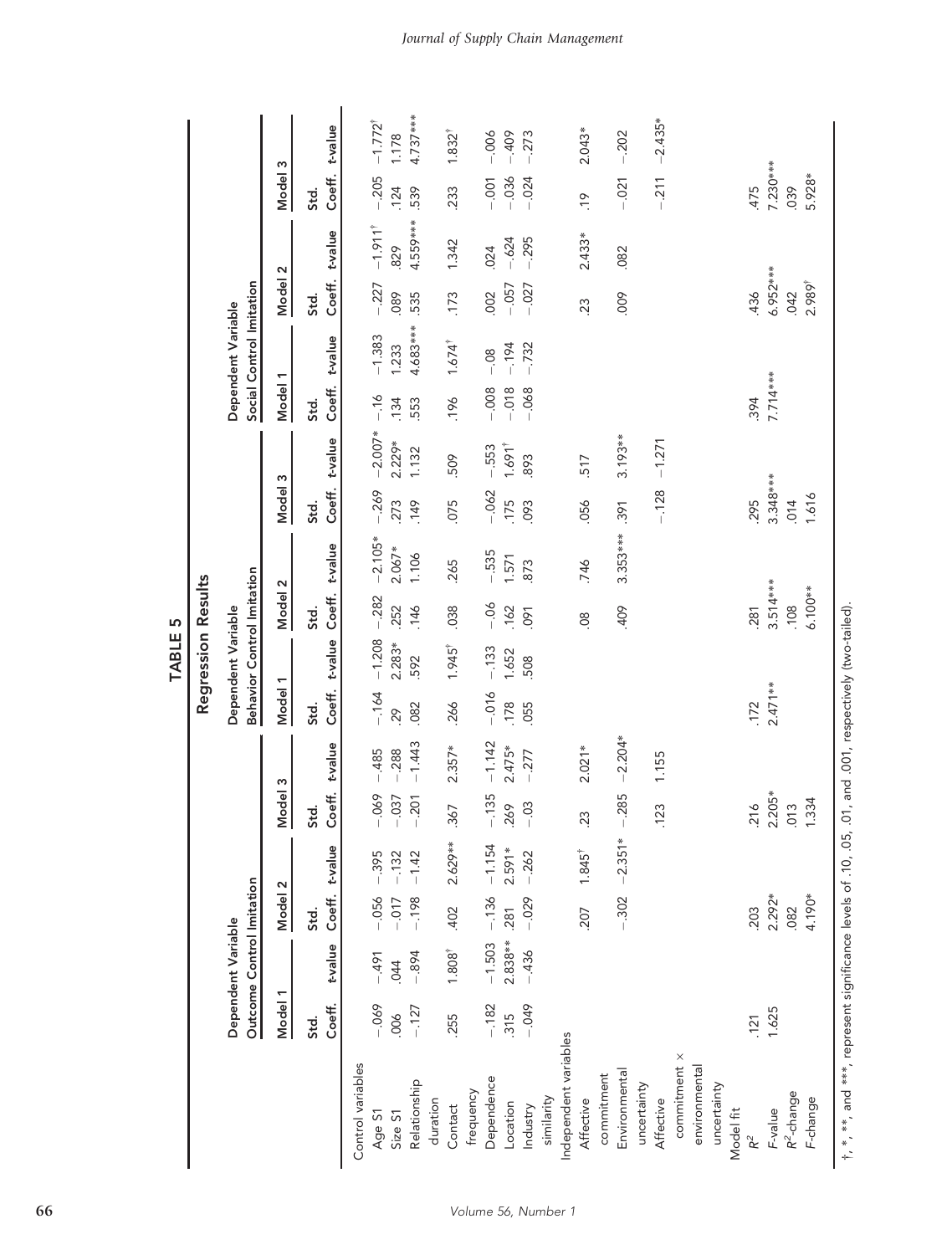building on the idea that firms attend to, and are influenced by, the actions of similar others more than dissimilar others. Previous studies have found, for example, that industry similarity enhances firms' sensitivity to other firms' actions (e.g., Henisz & Delios, 2001; Huang, Gattiker, & Schroeder, 2010). Thus, while our previous model incorporates a direct link to control for industry similarity, industrial context could also function as a key moderator of imitation. We therefore explore whether industry similarity influences the strength of our proposed imitation effects, as described in Appendix S2.

The observations regarding industry similarity are theoretically consistent with imitation as a key driver of our findings, as the effects are more pronounced in subsamples in which we would expect the effects to be stronger. That is, the tendency to imitate is stronger when the triad shares observable characteristics here, industrial context, which likely reflects the relevance and transferability of the practices under consideration.

Alternative imitation measure. We estimate the regression model with an alternative, more direct, imitation measure as dependent variable. Although the alternative measure only assessed control practices imitation as a whole, without specifying the specific type of control, it allows for a robustness test of the impact of the proposed contextual factors on the occurrence of imitation. The measurement details and results are presented in Appendix S3.

Since we obtain similar patterns of results when regressing the control variables (which are generally expected to be associated with imitative behavior) on the direct imitation measure and the similarity measures, this raises confidence that the similarity measures are picking up imitation effects. In addition, the significant values for increases in R-squared and associated Fstatistics as compared to the base model indicate that our predictor variables are important in explaining imitation. The results confirm the existence of identification-based imitation, with greater imitative use in situations where the supplier is more committed to the buyer firm. Furthermore, it is interesting to observe that, for the direct measure of imitation, the interaction effect between affective commitment and environmental uncertainty is positive and significant.

#### DISCUSSION AND CONCLUSIONS

This research develops and tests a model on the conditions under which supply chain management practices imitation in a multitier supply network is likely to take place. Using a unique data set of vertically linked buyer–supplier–supplier triads, the study provides novel evidence on the occurrence of supply chain management practices imitation and

makes both academic and managerial relevant contributions.

By investigating the occurrence of imitation, this study contributes to multitier supply chain research in moving beyond the traditional dyadic perspective. Following earlier calls (e.g., Carter, Rogers & Choi, 2015a; Mena et al., 2013), we adopt a multilevel perspective, specifically acknowledging that the effects of firm behavior are not confined to dyadic relationships and that interactions between vertically connected dyads are important to consider. The study further contributes to existing literature by taking a more contextual approach in understanding imitative behavior in supply chains. Studying the impact of relational and environmental contextual factors, and distinguishing among different types of management practices, we provide evidence not only about whom and when firms in the supply chain imitate, but also about what they imitate under specific conditions.

In general, we find that the relational context, and the affective nature of the relationship between the buyer and the supplier in particular, stimulates imitation of control practices. More specifically, when suppliers feel committed to the buyer and identified with it to a greater extent, we observe higher levels of imitation. As commitment proves to be an important determinant of imitation, this supports the argument that imitation in supply chains is not devoid of affect and complements prior network research (e.g., Tate et al., 2013) suggesting that organizations are more influenced by others they are more strongly tied to and about whom they have positive sentiments.

With regard to the environmental context, we find distinct effects for each control type. The interaction of environmental uncertainty with affective commitment fails to produce a significant effect for outcome and behavior control imitation. Yet the opposing main effects of environmental uncertainty on outcome and behavior controls, generally, support the idea that mimetic influence depends on relevance judgments. Moreover, we find that environmental uncertainty attenuates, rather than fosters, identification-based imitation of social controls, particularly when operating in dissimilar industries. The main conclusion from these results is that uncertainty does seem to matter for imitation, with the nuance that it affects imitation of specific practices differently, depending on its imitative content.

Taken together, this study adds to extant imitation studies by (1) providing concrete evidence on how firms' attachment and identification toward another affects the transfer of organizational practices in supply chains and (2) by advancing a contingency approach of imitation, emphasizing that imitation is not a context-independent choice. In doing so, the study not only enriches our understanding of the use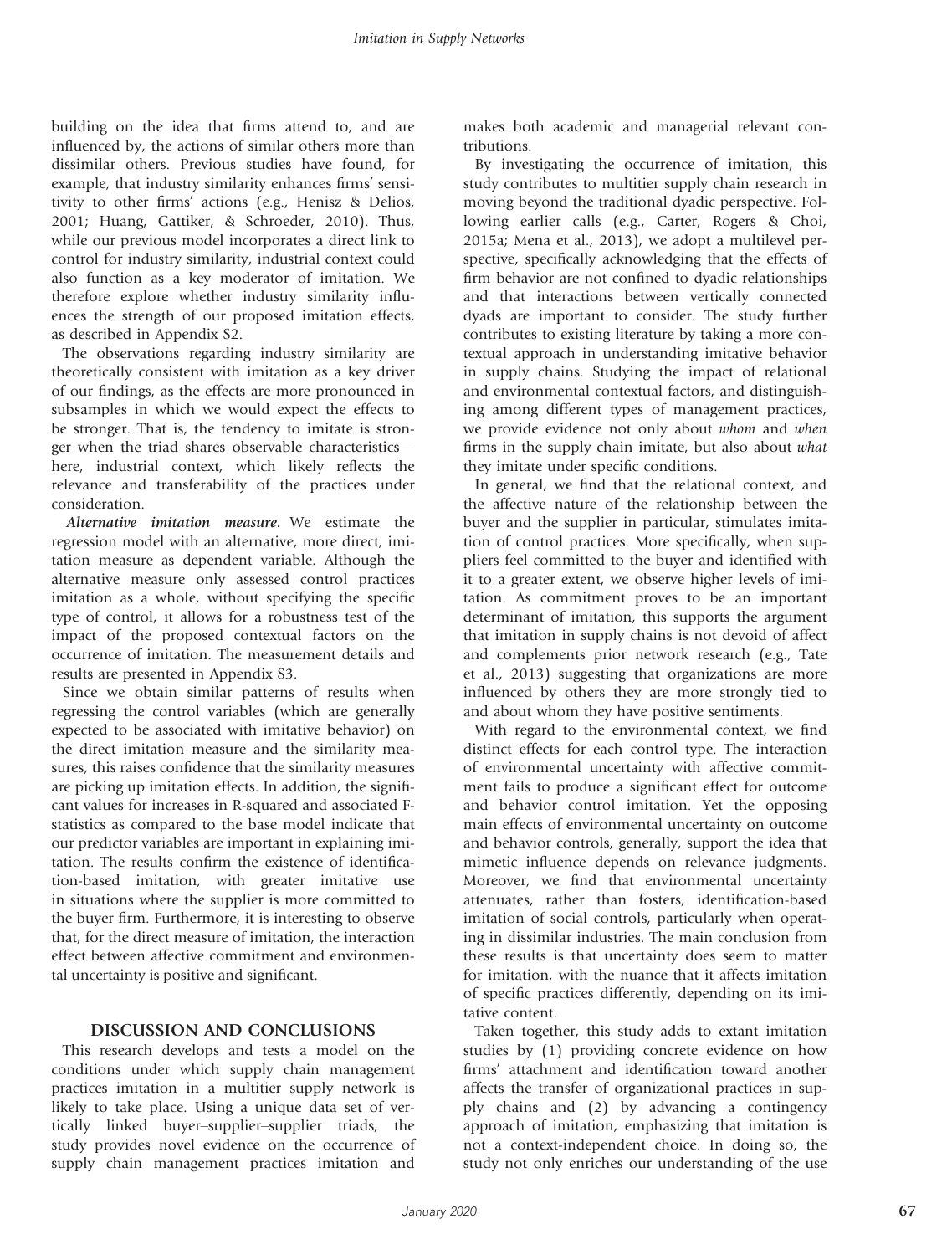and adoption of supply chain management practices, but also contributes to two emerging line of thoughts in institutional theory.

First, we extend prior work suggesting that uncertainty and imitation relate in ways that are more complicated than commonly assumed (Gaba & Terlaak, 2013). Going back to the origins of institutional theory, DiMaggio and Powell (1983) associated the mechanisms of mimesis primarily with uncertainty. Yet while environmental uncertainty is a factor widely theorized to enhance imitation, also in supply chains (e.g., Kauppi, 2013), at the same time, contingency research has identified environmental uncertainty as an important contextual factor that may affect the effectiveness of a best practice (Sousa & Voss, 2008). No research to date, however, has considered integrating both of these perspectives. The notion that mimetic behavior increases with uncertainty has, in fact, been widely interpreted to apply generally. Our study is the first of which we are aware to theorize about and distinguish between the impact of environmental uncertainty on the imitation of practices that are differentially suitable to deal with uncertainty. The broader implication is that, to arrive at a more comprehensive understanding of how uncertainty drives imitation, it is critical to consider the content and application of the practices being copied.

Second, the apparently selective copying highlights the role of active agency on the side of the imitating firms. Although suppliers are exposed to the entire set of controls used by the buyer, our results suggest that efficiency-seeking behavior will still guide the firm's evaluation of different types of control and that some rational calculation is involved in imitation. This conclusion resonates with the assertion that imitation is not always as "irrational" as sometimes presumed by institutional theory (Turkulainen et al., 2017). Rather than viewing imitation as a mindless process by which organizations unconditionally imitate each other, our findings indicate that organizations imitating controls do this in a careful way. To the best of our knowledge, these observations represent the first empirical evidence suggesting that suppliers do not imitate buyer's practices indiscriminately, but do so with thoughtful consideration of the conditions they are facing and the specificities of the practices at issue. With this, our study moves toward a blended institutional perspective, as advocated, among others, by Cardinale (2018) and Kostova et al. (2008), where the broad concepts of social embeddedness of organizations are intertwined with the ideas of active agency.

While the evidence of this study is limited to the spread of control practices, the insights that emerge from it are relevant to developing further understanding of the diffusion or imitation of other supply chain management practices that are impacted by uncertainty, such as manufacturing flexibility strategies (Ketokivi, 2006), lean principles and practices (Browning & Heath, 2009), and supply chain integration mechanisms (Wong et al., 2011). Our findings also open up interesting avenues for more nuanced explorations of factors that are commonly believed to influence imitation. Considering different types of supply chain uncertainty (Flynn, et al., 2016), for instance, could help to provide further clarity on the notions of choice and deliberateness in imitation.

This study has important practical implications as well. To fulfill their objectives, organizations must be able to keep their supply chain under control and manage processes that extend beyond their boundaries. However, given the level of complexity that supply networks might reach, it would not be possible or desirable for any one firm to manage the whole of it. As supply chain managers struggle with what and what not to manage (Choi et al., 2001; Choi & Wu, 2009b; Maestrini et al., 2017), this study hints at potential indirect benefits resulting from suppliers' imitative tendencies. That is, being part of a network, firms may have good reasons for their supply chain management practices to be imitated and passed on along the chain. By understanding the occurrence of imitation and the determinants thereof, firms could maximize chances for imitation when it is indeed desired that practices spread in this manner. Our results suggest, for instance, that suppliers often do not internalize or diffuse ideas and practices from a buyer with whom they do not feel somehow associated. As such, building strong and committed exchange relationships would be particularly instructive for the purpose of encouraging and assisting supplier firms to adopt relevant management practices. Again, such strategies do not only pertain to control practices, but reasonably apply to any practice that could be diffused across the supply network.

To conclude, we must recognize the limitations of this study, at the same time pointing at opportunities for further research to extend and further validate our findings. First, our study is effectively a single quantitative case study of imitation in the supply chain of one buyer. In addition, while we believe the S1s are representative of the buyer firm's supply base, the response rate and sample size are small and there may be other biases we are unaware of. The same would hold for the S2 respondents. Hence, future research will need to explore imitation in other contexts with larger and more representative samples that can generalize to other networks.

Another limitation relates to the measures. We view our examination of imitation as an important step in the development of this construct, but see several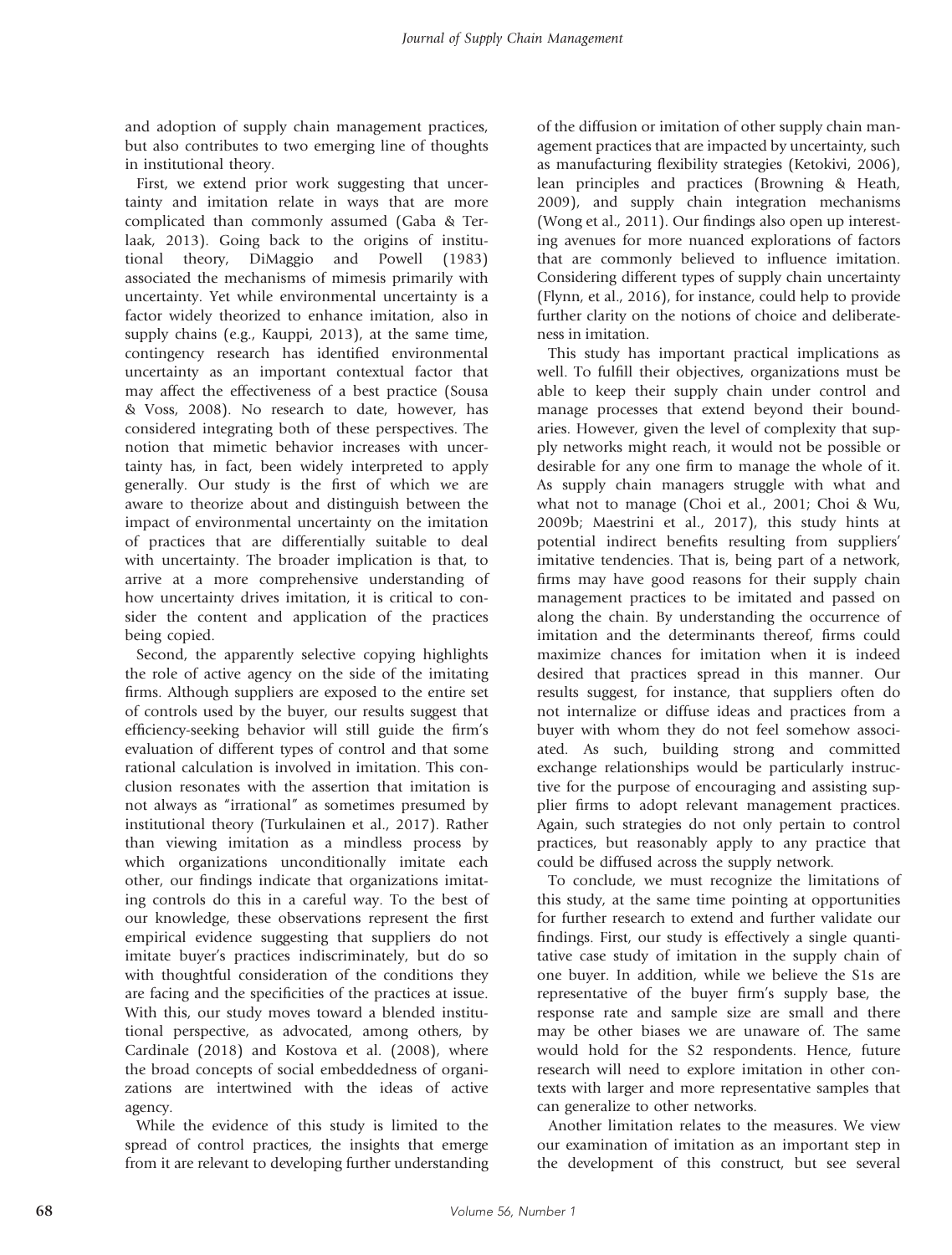possibilities for future theoretical and empirical refinement. We attempted to compile a list of very specific control practices in order to have good coverage and to better capture the phenomenon of imitation. While the development of the control constructs was strongly grounded in the literature, its validation pointed to some weaknesses, and we acknowledge that the scale items may require modifications in future studies.

The results based on similarity scores for our dependent variables should also be interpreted with caution. To the extent possible, we have examined rival explanations of positive evidence for similarity between control practices, exploring the impact of tied firms having similar cultural backgrounds or experiencing similar industry conditions. We must acknowledge that other, more specific, features of the transaction context, if similar across tiers, may also affect control practices similarity. Future research aimed at uncovering imitation needs to account for relevant similarities in context as a potential alternative contributor to the observed similarities in practices usage.

To increase confidence that our similarity measure is capturing imitation, we provide a number of additional analyses and robustness checks. Since the observed effects are theoretically consistent with imitative use of controls and are highly comparable with those of the alternative, more direct measure of imitation, this provides substantial corroborating evidence for the envisaged concepts of imitation. The cross-sectional nature of the data may still pose constraints, however, when it comes to more detailed and dynamic analyses of how control choices affect each other. Our main tests are essentially based on the premise that the buyer's controls affect the supplier's controls, with affective commitment and environmental uncertainty as determinants. We acknowledge that it is challenging to establish causality in this research and that potential endogeneity issues could bias regression results. Future longitudinal investigations would be particularly insightful to further validate our results, better accounting for potential endogeneity and strengthening causal inference.

Finally, while we adopt a triadic study design, investigating how the buyer–supplier relationship influences the supplier–supplier relationship, a logical extension would be to consider whether the presence of direct connections between the buyer and the supplier's supplier would influence the dynamics. Additional insight could also be gained by further expanding the unit of analysis. For example, pointing to the wider network of relationships, how far imitation reverberates in the supply chain remains an interesting issue for further investigation. Moreover, if suppliers manage to copy practices in an appropriate way, a multitiered management system may result in improved efficiency and

enhanced supply chain orchestration. While performance implications are beyond the present study's scope, a fruitful avenue for future research would be to examine the link between the imitation of practices and supply chain performance.

All in all, this research sheds light on the occurrence of practices imitation in multitier supply chains. It provides a first step in unveiling deliberateness and selectivity in imitative behavior and lays the foundation for the development of a contingency theory of imitation. We hope it will guide future research on supply chain management in new and interesting directions.

#### REFERENCES

- Bastl, M., Johnson, M., & Finne, M. (2019). A midrange theory of control and coordination in service triads. Journal of Supply Chain Management, 55, 21–47.
- Borgatti, S. P., & Li, X. (2009). On social network analysis in a supply chain context. Journal of Supply Chain Management, 45, 5–22.
- Brass, D. J., Galaskiewicz, J., Greve, H. R., & Tsai, W. (2004). Taking stock of networks and organizations: A multilevel perspective. Academy of Management Journal, 47, 795–817.
- Browning, T. R., & Heath, R. D. (2009). Reconceptualizing the effects of lean on production costs with evidence from the F-22 program. Journal of Operations Management, 27, 23–44.
- Cardinale, I. (2018). Microfoundations of institutions and the theory of action. Academy of Management Review, 44, 467–470.
- Carey, S., Lawson, B., & Krause, D. R. (2011). Social capital configuration, legal bonds and performance in buyer–supplier relationships. Journal of Operations Management, 29, 277–288.
- Carter, C. R., Meschnig, G., & Kaufmann, L. (2015b). Moving to the next level: Why our discipline needs more multilevel theorization. Journal of Supply Chain Management, 51, 94–102.
- Carter, C. R., Rogers, D. S., & Choi, T. Y. (2015a). Toward the theory of the supply chain. Journal of Supply Chain Management, 51, 89–97.
- Choi, T. Y., Dooley, K. J., & Rungtusanatham, M. (2001). Supply networks and complex adaptive systems: Control versus emergence. Journal of Operations Management, 19, 351–366.
- Choi, T. Y., & Hong, Y. (2002). Unveiling the structure of supply networks: Case studies in Honda, Acura, and DaimlerChrysler. Journal of Operations Management, 20, 469–493.
- Choi, T. Y., & Wu, Z. (2009a). Taking the leap from dyads to triads: Buyer–supplier relationships in supply networks. Journal of Purchasing and Supply Management, 15, 263–266.
- Choi, T. Y., & Wu, Z. (2009b). Triads in supply networks: Theorizing buyer–supplier–supplier relationships. Journal of Supply Chain Management, 45, 8–25.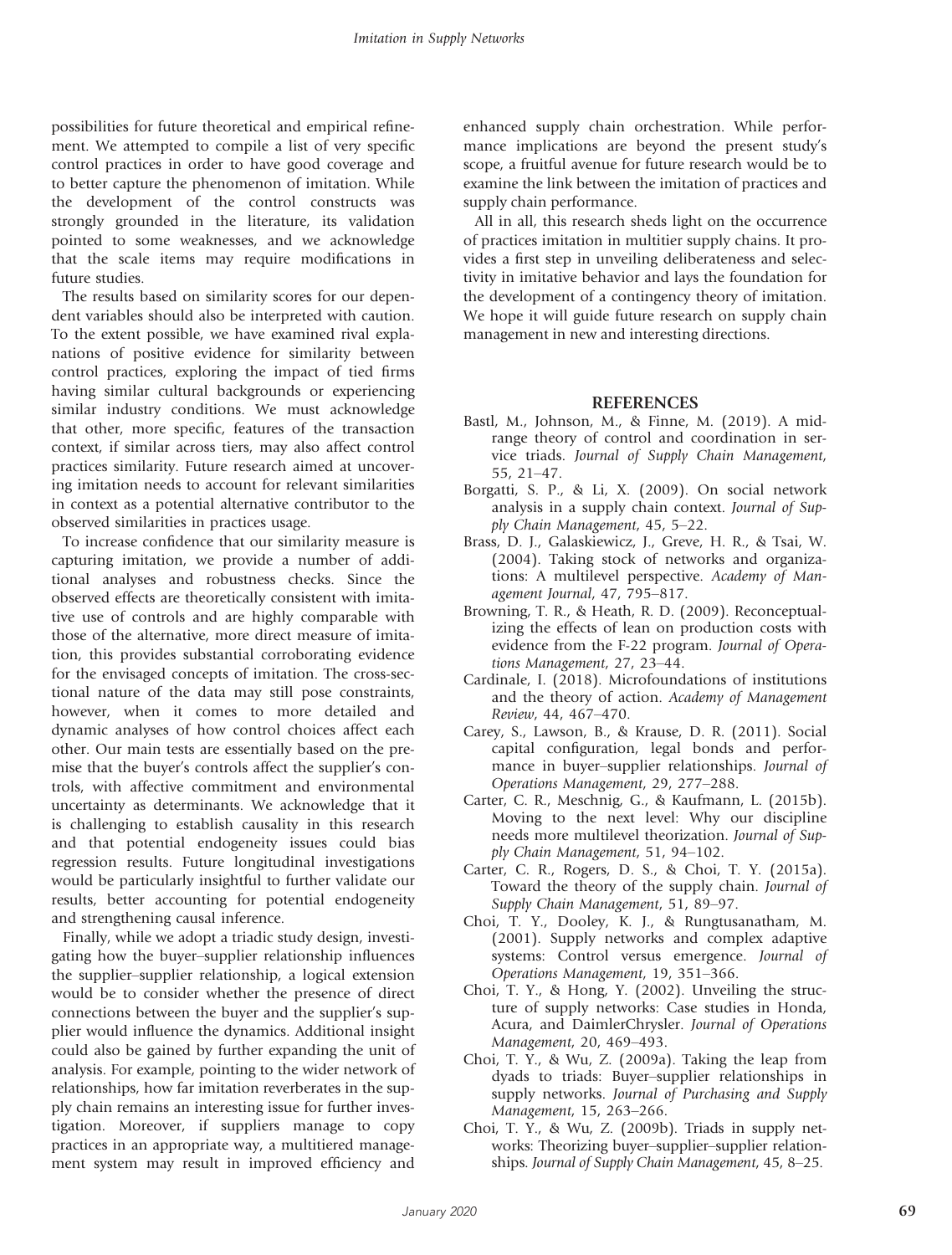- Choudhury, V., & Sabherwal, R. (2003). Portfolios of control in outsourced software development projects. Information Systems Research, 14, 291–314.
- Cousins, P. D., & Menguc, B. (2006). The implications of socialization and integration in supply chain management. Journal of Operations Management, 24, 604–620.
- Das, T. K., & Teng, B. S. (2001). Trust, control, and risk in strategic alliances: An integrated framework. Organization Studies, 22, 251–283.
- Davila, T. (2005). An exploratory study on the emergence of management control systems: Formalizing human resources in small growing firms. Accounting, Organizations and Society, 30, 223–248.
- Dekker, H. C. (2004). Control of inter-organizational relationships: Evidence on appropriation concerns and coordination requirements. Accounting, Organizations and Society, 29, 27–49.
- Dekker, H. C., Sakaguchi, J., & Kawai, T. (2013). Beyond the contract: Managing risk in supply chain relations. Management Accounting Research, 24, 122–139.
- DiMaggio, P. J., & Powell, W. W. (1983). The iron cage revisited: Institutional isomorphism and collective rationality in organizational fields. American Sociological Review, 48, 147–160.
- Doney, P. M., & Cannon, J. P. (1997). An examination of the nature of trust in buyer-seller relationships. Journal of Marketing, 61, 35–51.
- Flynn, B. B., Koufteros, X., & Lu, G. (2016). On theory in supply chain uncertainty and its implications for supply chain integration. Journal of Supply Chain Management, 52, 3–27.
- Flynn, B., Pagell, M., & Fugate, B. (2018). Survey research design in supply chain management: The need for evolution in our expectations. Journal of Supply Chain Management, 54, 1–15.
- Fu, X. (2012). Foreign direct investment and managerial knowledge spillovers through the diffusion of management practices. Journal of Management Studies, 49, 970–999.
- Gaba, V., & Terlaak, A. (2013). Decomposing uncertainty and its effects on imitation in firm exit decisions. Organization Science, 24, 1847–1869.
- Gordon, L. A., & Narayanan, V. K. (1984). Management accounting systems, perceived environmental uncertainty and organization structure: An empirical investigation. Accounting, Organizations and Society, 9, 33–47.
- Greve, H. R. (1998). Managerial cognition and the mimetic adoption of market positions: What you see is what you do. Strategic Management Journal, 19, 967–988.
- Harmancioglu, N. (2009). Portfolio of controls in outsourcing relationships for global new product development. Industrial Marketing Management, 38, 394–403.
- Haunschild, P. R., & Miner, A. S. (1997). Modes of interorganizational imitation: The effects of outcome salience and uncertainty. Administrative Science Quarterly, 42, 472–500.
- Haveman, H. A. (1993). Follow the leader: Mimetic isomorphism and entry into new markets. Administrative Science Quarterly, 38, 593–627.
- Henisz, W. J., & Delios, A. (2001). Uncertainty, imitation, and plant location: Japanese multinational corporations, 1990–1996. Administrative Science Quarterly, 46, 443–475.
- Huang, X., Gattiker, T. F., & Schroeder, R. G. (2010). Do competitive priorities drive adoption of electronic commerce applications? Testing the contingency and institutional views. Journal of Supply Chain Management, 46, 57–69.
- Kauppi, K. (2013). Extending the use of institutional theory in operations and supply chain management research: Review and research suggestions. International Journal of Operations & Production Management, 33, 1318–1345.
- Ketokivi, M. (2006). Elaborating the contingency theory of organizations: The case of manufacturing flexibility strategies. Production and Operations Management, 15, 215–228.
- Ketokivi, M., & Schroeder, R. G. (2004). Strategic, structural contingency and institutional explanations in the adoption of innovative manufacturing practices. Journal of Operations Management, 22, 63–89.
- Kim, Y. H., & Henderson, D. (2015). Financial benefits and risks of dependency in triadic supply chain relationships. Journal of Operations Management, 36, 115–129.
- Kirsch, L. J., Sambamurthy, V., Ko, D. G., & Purvis, R. L. (2002). Controlling information systems development projects: The view from the client. Management Science, 48, 484–498.
- Kostova, T., & Roth, K. (2002). Adoption of an organizational practice by subsidiaries of multinational corporations: Institutional and relational effects. Academy of Management Journal, 45, 215– 233.
- Kostova, T., Roth, K., & Dacin, M. T. (2008). Institutional theory in the study of multinational corporations: A critique and new directions. Academy of Management Review, 33, 994–1006.
- Kumar, N., Scheer, L., & Steenkamp, J. (1995). The effects of perceived interdependence on dealer attitudes. Journal of Marketing Research, 32, 348– 356.
- Langfield-Smith, K. (2008). The relations between transactional characteristics, trust and risk in the start-up phase of a collaborative alliance. Management Accounting Research, 19, 344–364.
- Lawrence, P. R., & Lorsch, J. W. (1967). Differentiation and integration in complex organizations. Administrative Science Quarterly, 12, 1–47.
- Li, J., Qian, C., & Yao, F. K. (2015). Confidence in learning: Inter- and intraorganizational learning in foreign market entry decisions. Strategic Management Journal, 36, 918–929.
- Li, Y., Xie, E., Teo, H.-T., & Peng, M. W. (2010). Formal control and social control in domestic and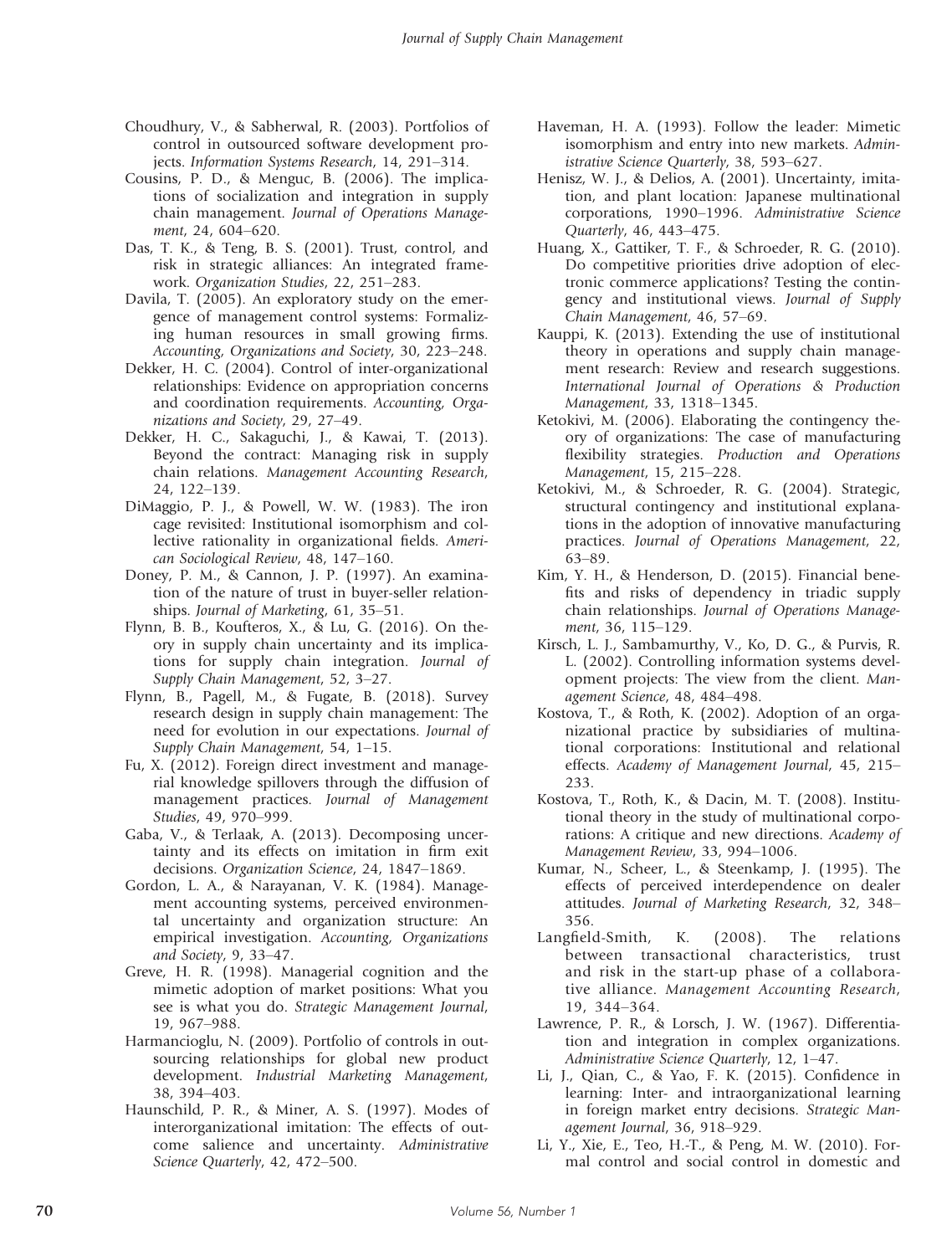international buyer-supplier relationships. Journal of Operations Management, 28, 333–344.

- Lieberman, M., & Asaba, S. (2006). Why do firms imitate each other? Academy of Management Review, 31, 366–385.
- Liu, S. (2015). Effects of control on the performance of information systems projects: The moderating role of complexity risk. Journal of Operations Management, 36, 46–62.
- Liu, Z., Prajogo, D., & Oke, A. (2016). Supply chain technologies: Linking adoption, utilization, and performance. Journal of Supply Chain Management, 52, 22–41.
- Lumineau, F., & Henderson, J. E. (2012). The influence of relational experience and contractual governance on the negotiation strategy in buyer– supplier disputes. Journal of Operations Management, 30, 382–395.
- Maestrini, V., Luzzini, D., Maccarrone, P., & Caniato, F. (2017). Supply chain performance measurement systems: A systematic review and research agenda. International Journal of Production Economics, 183, 299–315.
- Mahama, H. (2006). Management control systems, cooperation and performance in strategic supply relationships: A survey in the mines. Management Accounting Research, 17, 315–339.
- McFarland, R. G., Bloodgood, J. M., & Payan, J. M. (2008). Supply chain contagion. Journal of Marketing, 72, 63–79.
- Mena, C., Humphries, A., & Choi, T. Y. (2013). Toward a theory of multi-tier supply chain management. Journal of Supply Chain Management, 49, 58–77.
- Mouritsen, J., Hansen, A., & Hansen, C. Ø. (2001). Inter-organizational controls and organizational competencies: Episodes around target cost management/functional analysis and open book accounting. Management Accounting Research, 12, 221–244.
- Ordanini, A., Rubera, G., & DeFillippi, R. (2008). The many moods of inter-organizational imitation: A critical review. International Journal of Management Reviews, 10, 375–398.
- Ouchi, W. G. (1979). Conceptual framework for the design of organizational control mechanisms. Management Science, 25, 833–848.
- Pandit, S., Wasley, C. E., & Zach, T. (2011). Information externalities along the supply chain: The economic determinants of suppliers' stock price reaction to their customers' earnings announcements. Contemporary Accounting Research, 28, 1304–1343.
- Podsakoff, P. M., MacKenzie, S. B., Lee, J.-Y., & Podsakoff, N. P. (2003). Common method biases in behavioral research: A critical review of the literature and recommended remedies. Journal of Applied Psychology, 88, 879–903.
- Poppo, L., & Zenger, T. (2002). Do formal contracts and relational governance function as substitutes

or complements? Strategic Management Journal, 23, 707–725.

- Reusen, E., & Stouthuysen, K. (2017). Misaligned control: The role of management control system imitation in supply chains. Accounting, Organizations and Society, 61, 22–35.
- Sahlin, K., & Wedlin, L. (2008). Circulating ideas: Imitation, translation and editing. In R. Greenwood, C. Oliver, K. Sahlin, & R. Suddaby (Eds.), The Sage handbook of organizational institutionalism (pp. 218–242). London, UK: Sage.
- Soda, G., Zaheer, A., & Carlone, A. (2008). Imitative behavior: Network antecedents and performance consequences. Advances in Strategic Management, 25, 531–560.
- Sousa, R., & Voss, C. A. (2008). Contingency research in operations management practices. Journal of Operations Management, 26, 697–713.
- Speklé, R. F. (2001). Explaining management control structure variety: A transaction cost economics perspective. Accounting, Organizations and Society, 26(4–5), 419–441.
- Srinivasan, M., Mukherjee, D., & Gaur, A. S. (2011). Buyer-supplier partnership quality and supply chain performance: Moderating role of risks, and environmental uncertainty. European Management Journal, 29, 260–271.
- Stanko, M. A., Bonner, J. M., & Calantone, R. J. (2007). Building commitment in buyer–seller relationships: A tie strength perspective. Industrial Marketing Management, 36, 1094–1103.
- Stouthuysen, K., Slabbinck, H., & Roodhooft, F. (2012). Controls, service type and perceived supplier performance in interfirm service exchanges. Journal of Operations Management, 30, 423–435.
- Tate, W. L., Ellram, L. M., & Gölgeci, I. (2013). Diffusion of environmental business practices: A network approach. Journal of Purchasing and Supply Management, 19, 264–275.
- Turkulainen, V., Kauppi, K., & Nermes, E. (2017). Institutional explanations: Missing link in operations management? Insights on supplier integration. International Journal of Operations & Production Management, 37, 1117–1140.
- Westphal, J. D., Gulati, R., & Shortell, S. M. (1997). Customization or conformity? An institutional and network perspective on the content and consequences of TQM adoption. Administrative Science Quarterly, 42, 366–394.
- Westphal, J. D., Seidel, M. D. L., & Stewart, K. J. (2001). Second-order imitation: Uncovering latent effects of board network ties. Administrative Science Quarterly, 46, 717–747.
- Wong, C. Y., Boon-Itt, S., & Wong, C. W. (2011). The contingency effects of environmental uncertainty on the relationship between supply chain integration and operational performance. Journal of Operations Management, 29, 604–615.
- Zsidisin, G. A., Melnyk, S. A., & Ragatz, G. L. (2005). An institutional theory perspective of business